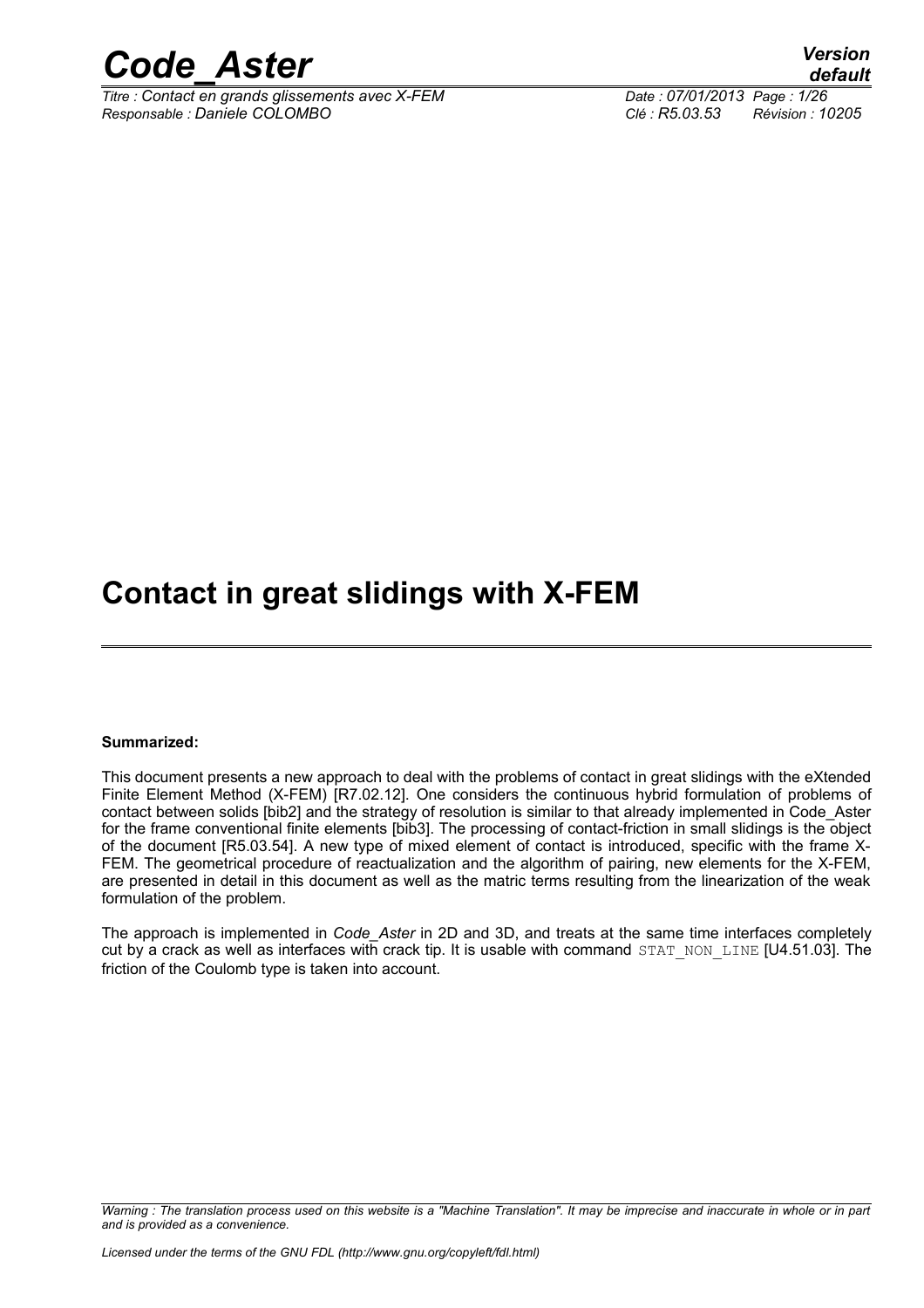*Titre : Contact en grands glissements avec X-FEM <i>Date : 07/01/20*<br> *Responsable : Daniele COLOMBO Clé : R5.03.53 Responsable : Daniele COLOMBO Clé : R5.03.53 Révision : 10205*

#### **Contents**

| 5.1 Conflit between the linear relations imposed by condition LBB and the changes of statuts 18      |
|------------------------------------------------------------------------------------------------------|
|                                                                                                      |
|                                                                                                      |
| 5.2Conflit between the relations of equalities imposed by condition LBB and the changes of statuts20 |
|                                                                                                      |
|                                                                                                      |
|                                                                                                      |
|                                                                                                      |
|                                                                                                      |
|                                                                                                      |

*Warning : The translation process used on this website is a "Machine Translation". It may be imprecise and inaccurate in whole or in part and is provided as a convenience.*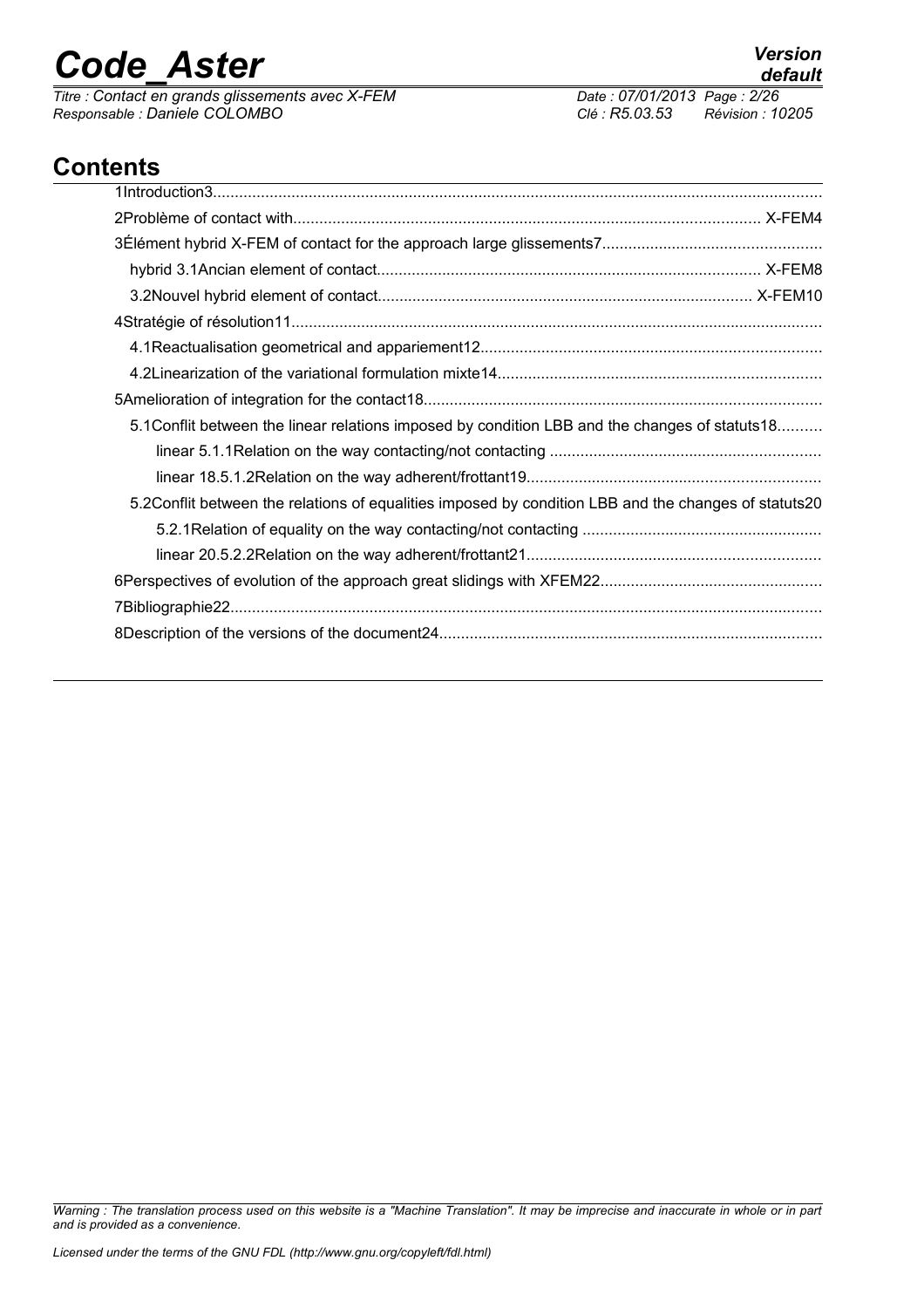*Titre : Contact en grands glissements avec X-FEM Date : 07/01/2013 Page : 3/26 Responsable : Daniele COLOMBO Clé : R5.03.53 Révision : 10205*

#### **1 Introduction**

During the numerical implementation of the X-FEM [bib1, biberon5], the problem of the contact rubbing was treated by the continuous method, called also "continuous hybrid formulation" in the documentation of Code Aster, under the assumption of the small disturbances (HP). The mathematical formulation of the continuous method [bib2] was thus adapted to the XFEM and one points out here the principal characteristics of the numerical implementation in HP [R5.03.54]:

•the lips of crack are treated like only one geometrical surface of discontinuity;

•the geometrical reactualization of contact surface and master-slave pairing are not carried out (the notions of surface slave and main surface do not have a meaning here);

•the jump of displacement is expressed according to the discontinuous degrees of freedom of enrichment introduced by X-FEM.

The computation contributions of contact thus is carried out to the level of the finite elements crossed by crack and one does not pass by mixed elements of contact, supported by the meshes late ones, as it is the case for the classical approach of the continuous method.

In the following chapter one also recalls the weak formulation of the problem of contact with XFEM, solved by the continuous method.

The processing of the contact at the time of the modelization of the great slidings with X-FEM required a new reflection for its implementation. Compared to the case HP (Figure 1a), the main difficulty was to make communicate the piece slave of an element fissured with the main piece of another fissured element (Figure 1b). Indeed, in this case two contact surfaces must be declared and from the points of contact located inside a mesh cut by crack will find themselves in opposite with points belonging to another mesh, so cut by crack.

The difficulty is due to the inexistence of nodes on the interface of contact (the crack generates only points of intersection with edges of meshes). The meshes late ones of contact (segments slave and Master in the case 2D) generated from these nodes for meshes FEM cannot be generated more here as it was the case for the classical formulation [bib3].

The found solution was the creation of news meshes late, of a higher order. These meshes are formed by the degrees of freedom of the mesh slave containing the point of contact and degrees of freedom of the mesh main containing its project. For the case illustrated on the Figure 1b, instead of having meshes late SEG2-SEG2, as it was the case for the classical formulation, in X-FEM great slidings one has meshes late QUAD4-QUAD4. The details on creation and the characteristic of such meshes late, which represent the supports of the new element of contact, will be presented in the third chapter of this document.



**Figure 1. Mesh X-FEM. a) Processing HP; b) Processing great slidings.**

Two other big steps must then be realized before the computation of the contributions of contact: the geometrical reactualization of contact surfaces and the pairing of the points of contact. Their description is the object of the first part of the 4th chapter, named "Strategy of resolution". In the second part of this chapter one linearizes the mixed variational formulation to extract the discrete formulation from the elementary terms of contact.

*Warning : The translation process used on this website is a "Machine Translation". It may be imprecise and inaccurate in whole or in part and is provided as a convenience.*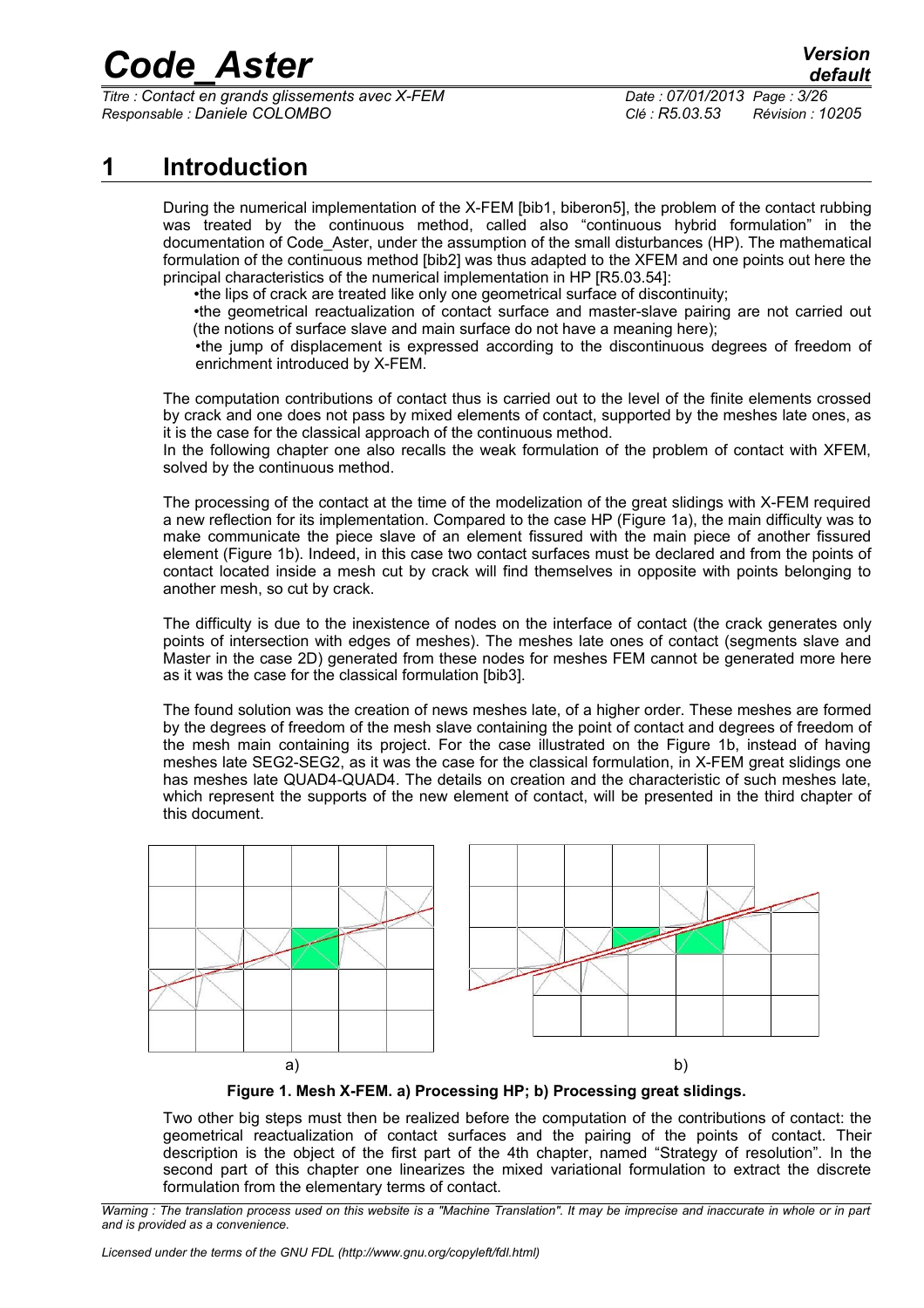*Titre : Contact en grands glissements avec X-FEM Date : 07/01/2013 Page : 4/26 Responsable : Daniele COLOMBO Clé : R5.03.53 Révision : 10205*

*default*

Implementation the data-processing of the approach great slidings with X-FEM is described in the document [D9.05.06], for the actual position of the numerical implementation.

#### **2 Problem of contact with X-FEM**

the problem of contact treated in this document relates to cracks modelled by X-FEM: one thus considers only one field  $\Omega$  for the field displacements. On part of his border  $\overline{F}_u$  , one considers a set of conditions of Dirichlet and on another part *Γ <sup>t</sup>* , one considers a set of conditions of Neumann (Figure 2.a). The forces of contact will appear on noted internal discontinuity *Γ <sup>c</sup>* .

One breaks up the density of force of contact  $r$  into a normal part  $\lambda$ , which indicates the normal pressure, and another tangential  $r<sub>\tau</sub>$ :

 $r = \lambda n + r_\tau$ 

(1)

where  $|n|$  the vector of the norm entering represents to  $| \omega_2|$ .



**Figure 2. a) Notation of the problem of contact; b) Evaluating of clearance enters the point of contact and its project.**

For a problem of contact, illustrated on Figure 2, let us consider the field  $|u|$  pertaining to all  $|V|_0$  the kinematically admissible fields of displacements:

 $V_0 = |v \in H^1$ , *v* discontinu à travers  $\Gamma_c$ ,  $v = 0$  sur  $\Gamma_u$ .

By considering the notations introduced previously, the strong formulation of the local equations of equilibrium defined on the initial configuration, supplemented initial conditions and boundary conditions of the problem considered, is:

| $div \Pi + f = 0$ dans $\Omega$ , |                |     |
|-----------------------------------|----------------|-----|
| $u = \overline{u}$                | sur $\Gamma_u$ |     |
| $\Pi \cdot N = t$                 | sur $\Gamma_t$ | (2) |
| $\Pi \cdot N = r$                 | sur $\Gamma_c$ |     |

where  $\Pi$  the first tensor of the Piola-Kirchhoff stresses represents,  $f$  and  $t$  are the densities of the internal forces and surface, respectively, and  $\bar{u}$  represents the conditions of Dirichlet.

Let us consider a zoom on the deformed configuration (Figure 2.b) with  $|\omega_1|$  the part slave and  $|\omega_2|$  the part Master and the corresponding borders,  $y_{cl}$  and  $y_{cl}$ , potentially in contact. The principal point for the problem of contact is then the evaluating of clearance between a point of contact  $\ _{X}{}^{1}$  considered on the border slave and its project  $\bar{x}^1$  :

*Warning : The translation process used on this website is a "Machine Translation". It may be imprecise and inaccurate in whole or in part and is provided as a convenience.*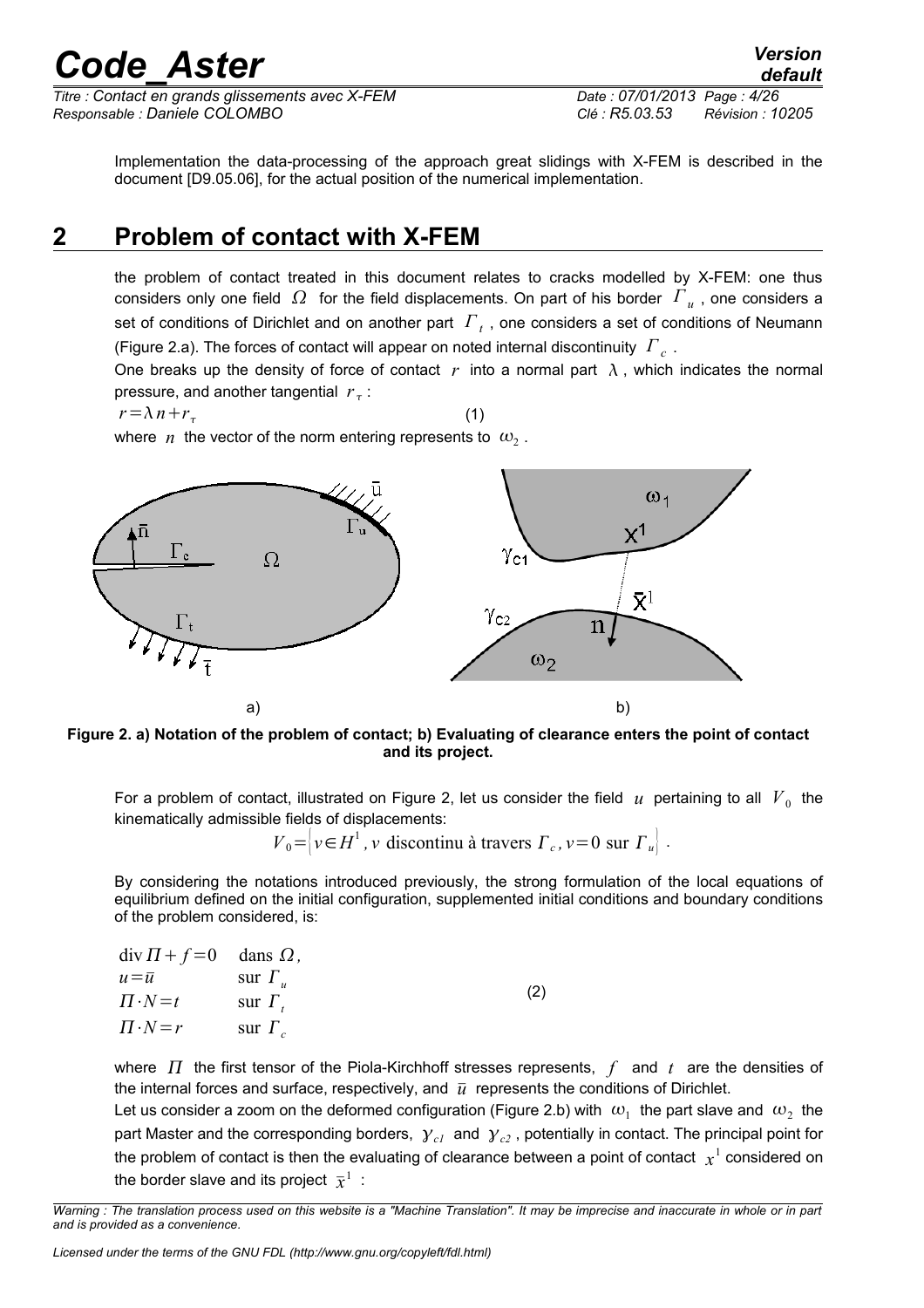*Titre : Contact en grands glissements avec X-FEM Date : 07/01/2013 Page : 5/26 Responsable : Daniele COLOMBO Clé : R5.03.53 Révision : 10205*

<span id="page-4-1"></span><span id="page-4-0"></span>

*default*

 $d_n = (x^1 - \bar{x}^1)$  $\cdot n$  (3)

the project of the point of contact is calculated according to the principle of the minimal distance, representative thus the orthogonal projection of the point of contact  $\,\,{}^{\!}x^1\,\,$  on the border Master  $\,{\cal Y}_{\rm c2}\,$  .

For the contact, the models of Signorini are written then:

$$
d_n \leq 0 \quad \lambda \leq 0 \quad \lambda \, d_n = 0 \tag{4}
$$

to make the equations (4) ready for the weak formulation, one transforms them into only one strictly equivalent equation according to [3] given by the formula [\(5\)](#page-4-0) : (5)  $\lambda - \chi(g_n)g_n = 0$ 

In (5),

• X is the indicating function of  $\mathbb{R}^-$  (  $\chi=1$  if contact and  $\chi=0$  if not of contact),

•  $g_n{=}\lambda-\rho_n d_n$  is the multiplier of increased contact, with  $|\rho_n\>$  a strictly positive reality.

An alternative consists in adopting a strategy of penalization, in which case the models [\(4\)](#page-4-1) are written: (6)  $\lambda + \chi(\lambda - \rho_n d_n) \kappa_n d_n = 0$ 

In (6),

• X is the indicating function of  $\mathbb{R}^-$  (  $\chi=1$  if contact and  $\chi=0$  if not of contact),

•  $\kappa_n$  is a large coefficient of penalization in front of the stiffness of structure.

For the phenomena of friction, one uses the models of Coulomb which are written as follows:

$$
\begin{cases}\n||r_{\tau}|| \leq \mu |\lambda| \\
||r_{\tau}|| < \mu |\lambda| \Rightarrow v_{\tau} = 0 \\
||r_{\tau}|| = \mu |\lambda| \Rightarrow \exists \alpha \geq 0 \; ; \; v_{\tau} = -\alpha \cdot r_{\tau}\n\end{cases} (7)
$$

In (7),

 $\cdot$   $\mu$  is the coefficient of kinetic friction of Coulomb,

 $\cdot$   $v_{\tau}$  is the tangent relative velocity.

As for the models of contact, one can write the friction law (7) as follows in an equivalent way:

<span id="page-4-2"></span>
$$
r_{\tau} = \mu \lambda \Lambda
$$
  
\n
$$
\Lambda - P_{B(0,1)}(g_{\tau}) = 0
$$
\n(8)

In (8),

- $\cdot$   $\Lambda$  is the semi-multiplier of friction,
- $P_{B(0,1)}$  is projection on the ball unit,
- $g_{\tau}$  =  $\Lambda$  +  $\rho_{\tau}$   $v_{\tau}$  is the semi-multiplier (vectorial) of increased friction,
- $\rho_r$  is a strictly positive reality.

The field of sign is also introduced  $\ S_f{=}I_{B(0,1)}(\ {g}_{\tau})$  . We have  $\ S_f{=}1\;$  for an adherent point, and  $S_f$ =0 a slipping point.

One can also choose a method penalized to write this model:

$$
A - P_{B(0,1)}(\kappa_{\tau} \nu_{\tau}) = 0
$$
 (9)

•  $\kappa_{\tau}$  is the coefficient of penalization in friction.

In 3D,  $\Lambda$  is a vector of the tangent plane on the surface of crack and it is necessary to define a base covariante tangent plane in which it could be expressed as follows:

*Warning : The translation process used on this website is a "Machine Translation". It may be imprecise and inaccurate in whole or in part and is provided as a convenience.*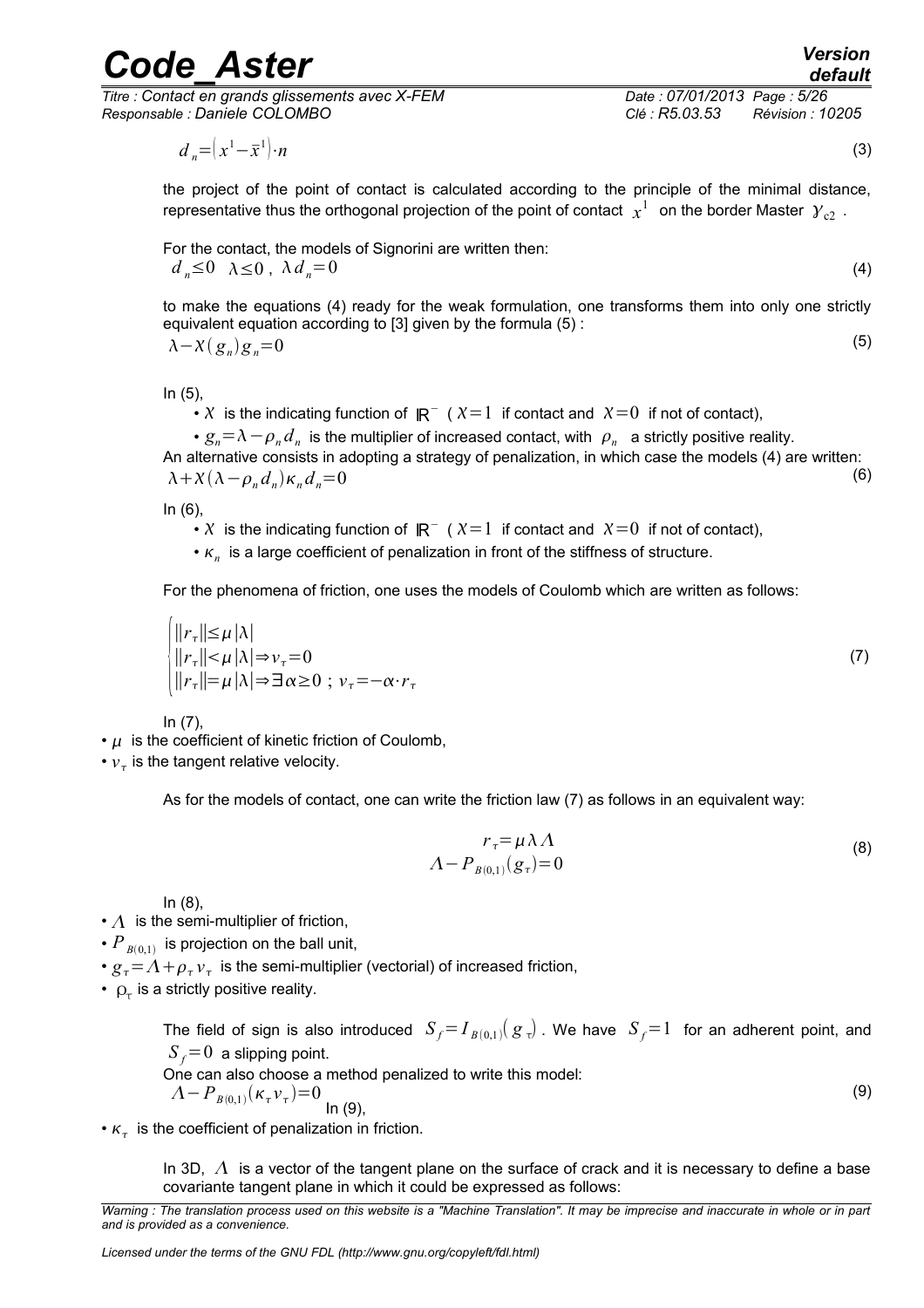### reade Aster *Version*

*Titre : Contact en grands glissements avec X-FEM Date : 07/01/2013 Page : 6/26 Responsable : Daniele COLOMBO Clé : R5.03.53 Révision : 10205*

$$
\Lambda = \Lambda^1 \tau_1 + \Lambda^2 \tau_2 \tag{10}
$$

There exist an infinity of couples  $\,(\tau_{1},\tau_{2})$  being able to form this base.

For the method of contact X-FEM HP, one uses the gradients of the level sets to define this base (see the semi-multiplier part of friction of chapter 4 of [bib1]), which ensures the continuity of the base  $(\bm{\tau}_1,\bm{\tau}_2)$  of one node the other of the mesh.

In great slidings one cannot any more define it thus since it must be reactualized with each geometrical iteration (object of chapter 4 of this document) and depends then on the current geometry of the facets of contact Masters.

For the method of contact FEM in great slidings, the selected base is that directed by the current geometry of meshes surface of contact.

One makes in the same way for X-FEM great slidings by replacing the notion of mesh surface by that of a facet of contact. The problem is that the continuity of the base  $\,(\tau_{\,1},\tau_{\,2})\,$  is not ensured any more as for the contact X-FEM HP.

For the contact X-FEM in great slidings, one thus decides to reorientate the tangents by means of a fixed vector in the global database, so as to on the way reduce the discontinuity of  $\ (\tau_1,\tau_2)$  the field of one element to the other.

One first of all calculates the normal vector  $n$  which is single, one projects then the fixed vector  $e_1$  of the global database in the plane of norm  $|n|$  to build  $|\tau_1|$  , one builds then  $|\tau_2|$  who is the cross product of  $n$  and  $\tau_1$  :

$$
\tau_1 = \frac{P_\tau . e_1}{\|P_\tau . e_1\|} ; \tau_2 = n \wedge \tau_1 \tag{11}
$$

In (11),

 $\cdot$  *n* is the directing vector of the tangent plane,

•  $P_{\tau}$ = $(I_d - n \otimes n)$  is the operator of projection on the tangent level with  $n$ ,

 $\cdot e_1 = \begin{bmatrix} 0 \\ 0 \end{bmatrix}$ 1 0  $\begin{bmatrix} 0 \\ 0 \end{bmatrix}$ is the direction  $x$  in the total reference,

 $\cdot$   $(\tau_1, \tau_2)$  is the base chosen to write the equation (8)

Attention, the case  $\; \| P_{\tau} . e_1\| {=} 0\;$  is not treated. It causes an error. It is necessary thus to pay attention so that the plane of contact is not directed perpendicular to  $|e_1|$ .

Spaces of the unknowns of contact are the following:

$$
H = \left[ \lambda \in H^{-1/2}(\Gamma_c), \lambda \le 0 \text{ sur } \Gamma_c \right]
$$
  

$$
\mathbf{H} = \left[ r_\tau \in H^{-1/2}(\Gamma_c), ||r_\tau|| \le \mu \lambda_n \text{ sur } \Gamma_c \right],
$$

the weak formulation at three fields exit of [2] is written then:

 $\mathsf{Mod}\ \left[ u\, ,\Lambda\, ,\Lambda\right] \!\!\in\!\! V_0\!\!\times\! H\!\times\! \mathbf{H}\ \ \, \forall \! \left( u^*,\Lambda^*,\Lambda^*\right] \!\!\in\! V_0\!\times\! H\!\times\! \mathbf{H}\ \ \, \mathsf{such} \text{ as (12-14) are checked:}$ 

$$
\int_M tr \left( \Pi(\nabla_p(u))(\nabla_p(u^*)) \right) dM - \int_{\Gamma_c} \chi(g_n)g_n n \cdot [u^*] d\Gamma
$$
  
\n
$$
- \int_{\Gamma_c} \mu \chi(g_n) \lambda P_{B(0,1)}(g_\tau) (I_d - n \otimes n) [u^*] d\Gamma = L_{meca}(u^*)
$$

(12)

*Warning : The translation process used on this website is a "Machine Translation". It may be imprecise and inaccurate in whole or in part and is provided as a convenience.*

*Licensed under the terms of the GNU FDL (http://www.gnu.org/copyleft/fdl.html)*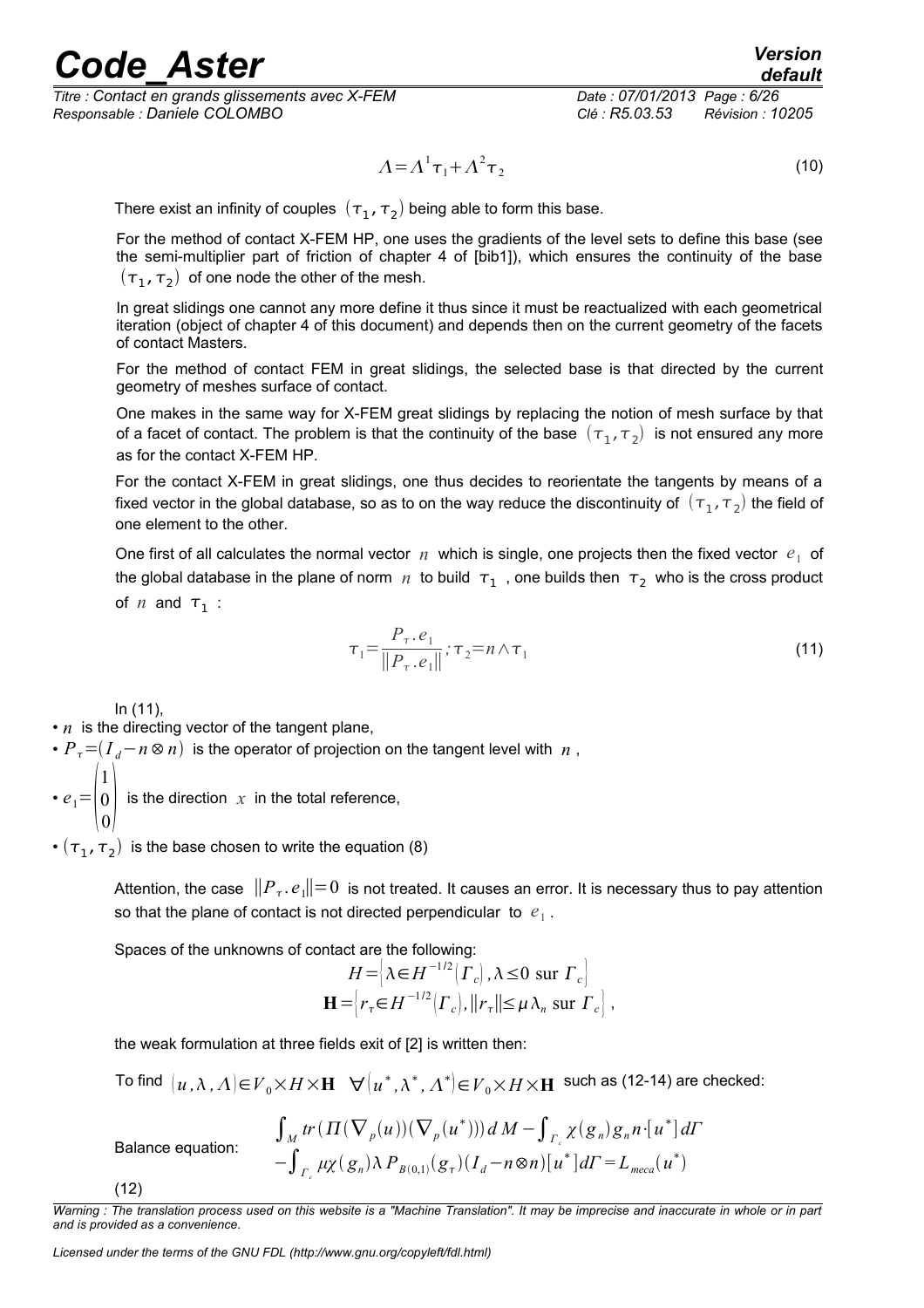*Titre : Contact en grands glissements avec X-FEM Date : 07/01/2013 Page : 7/26 Responsable : Daniele COLOMBO Clé : R5.03.53 Révision : 10205*

Model of contact:

$$
\int_{\Gamma_c} -\frac{1}{\rho_n} \left( \lambda - \chi(g_n) g_n \right) \lambda^* d\Gamma = 0 \tag{13}
$$

Friction law:

$$
\int_{\Gamma_c} \frac{\mu \lambda X(g_n)}{\rho_\tau} \left( \Lambda - P_{B(0,1)}(g_\tau) \right) \Lambda^* d\,\Gamma + \int_{\Gamma_c} \left( 1 - X(g_n) \right) \Lambda \Lambda^* d\,\Gamma = 0 \tag{14}
$$

Where:

- $tr(.)$  is the operator traces of a tensor,
- $\cdot$   $\overline{I}$  is the first stress tensor of Piola-Kirchoff,
- $\nabla_p(u^*)$  is the gradient of  $u^*$  compared to the coordinates  $|p|$ <sub>,</sub>
- ⊗ is the operator of the tensor product,
- *Id* is the second tensor identity,
- $L_{\mathit{meca}}(\mu^*)$  is the virtual wor of the external forces.

In the frame of a penalized formulation, contact pressures and the shearing stresses due to friction are explicit according to displacement. However and as explained in documentation [R7.02.12], it is necessary to utilize  $\lambda$  in the balance equation for a rigorous satisfaction of condition LBB. On the other hand, the equation of friction does not intervene in the resolution, it has only one role of postprocessing. The three preceding equations (12-14) become then: Balance equation:

$$
\int_{\Omega} tr(\Pi(\nabla_p(u))(\nabla_p(u^*))) d\Omega - \int_{\Gamma_c} \chi \lambda n \cdot [u^*] d\Gamma
$$
\n
$$
- \int_{\Gamma_c} \mu \chi \lambda P_{B(0,1)}(\kappa_\tau \nu_\tau) (I_d - n \otimes n) [u^*] d\Gamma = L_{meca}(u^*)
$$
\n(15)

Model of contact:

$$
\int_{\Gamma_c} -\frac{1}{\kappa_n} \left( \lambda + X \kappa_n d_n \right) \lambda^* d\Gamma = 0 \tag{16}
$$

Friction law:

$$
\int_{\Gamma_c} X\left(\Lambda - P_{B(0,1)}(\kappa_\tau \nu_\tau)\right) \Lambda^* d\Gamma + \int_{\Gamma_c} (1 - X) \Lambda \Lambda^* d\Gamma = 0 \tag{17}
$$

the linearization as well as the discretization of this formulation are presented in the fourth chapter for the hybrid elements of contact developed in order to implement in Code\_Aster the approach great slidings with XFEM. Previously, we will introduce into the chapter according to the new hybrid elements of contact.

#### **3 Hybrid element X-FEM of contact for the approach great slidings**

the notion of element hybrid of contact, also called mixed element of contact, was for the first time introduced into Code\_Aster for the formulation of hybrid contact continuous [bib3]. It is about a couple formed by a point of integration of contact, located on surface slave, and of the main element containing the project of the point of contact on main surface. The support of such an element, which has geometrical degrees of freedom and of degrees of freedom of contact (multiplying of contactfriction) is named late mesh (denomination used in Code\_Aster). A late mesh is not part of the mesh of

*Warning : The translation process used on this website is a "Machine Translation". It may be imprecise and inaccurate in whole or in part and is provided as a convenience.*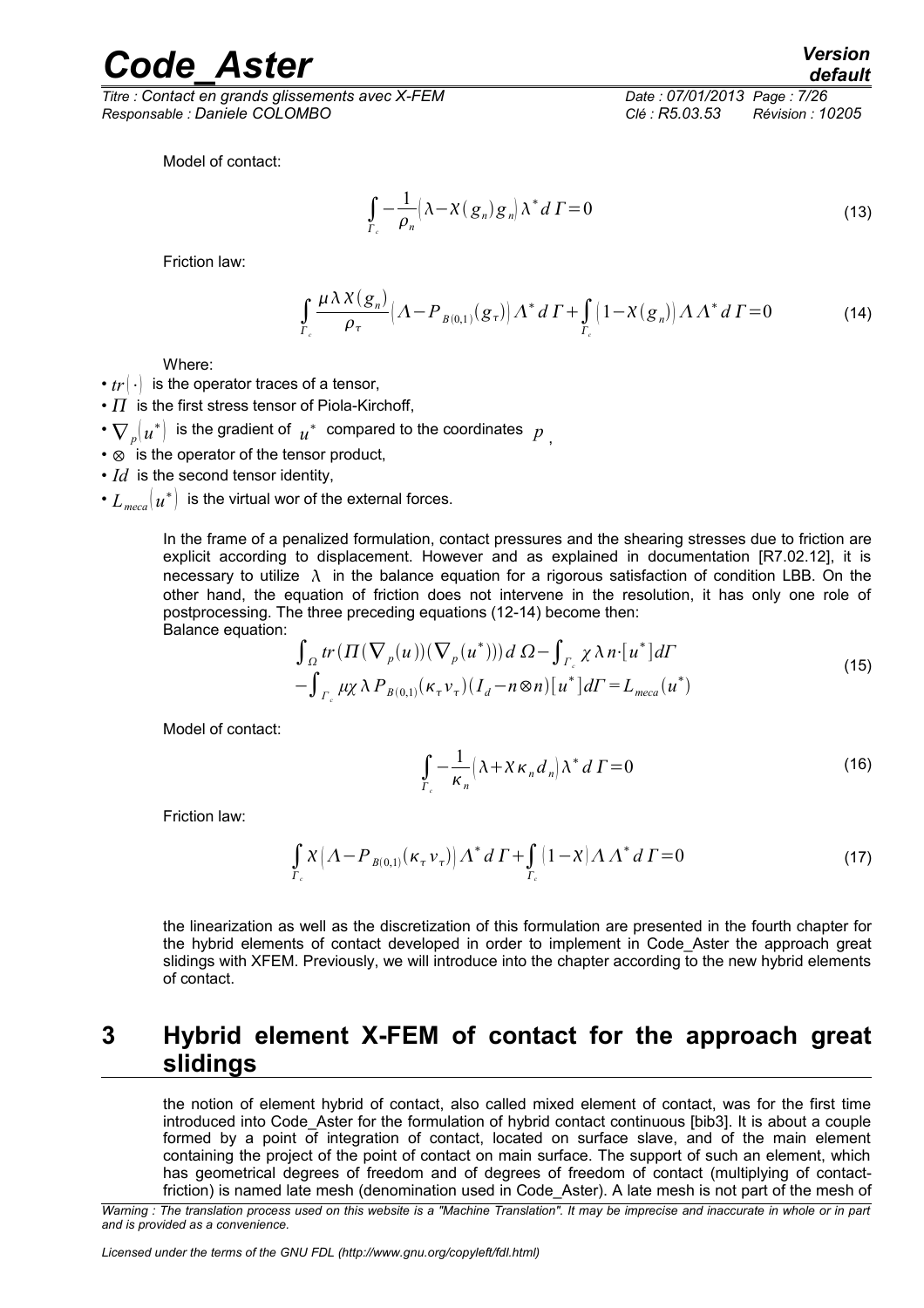*Titre : Contact en grands glissements avec X-FEM Date : 07/01/2013 Page : 8/26 Responsable : Daniele COLOMBO Clé : R5.03.53 Révision : 10205*

*default*

the starting model. It is formed by association of the mesh slave containing the point of integration of contact and of the mesh main nearest containing its project. Taking into account the definition of the element of contact, recalled above, for each point of integration of contact a new element of contact will be generated. On Figure 3, one shows an example 2D typical of training of a hybrid element of contact.

Following pairing, one finds for the point of contact  $\;PC\;$  which belongs to the mesh slave  $\;N_{1}N_{2}$  , the main mesh  $N_{3}N_{4}$  . The projection of the point of contact on this mesh will give the project what is called *PR* . The late mesh thus created will be of type SEG2-SEG2 and one will name it  $N_{1}\,N_{2}\,N_{3}\,N_{4}\,$  for this example. The degrees of freedom of displacement will be stored in these 4 nodes, which are also nodes constitutive for meshes the QUAD4 of the model. The degrees of freedom of contact-friction are stored, by convention, only with the nodes of the mesh slave  $\left|N_{1}\right|N_{2}$  .

For the approach great slidings with X-FEM, the approach described above cannot be applied any more because the interface of contact, resulting from a crack X-FEM, does not have any more nodes but only points of intersection which cannot store the degrees of freedom of displacements or contactfriction.



**Figure 3. Illustration of the creation of a classical late mesh for a model 2D.**

Since it is not possible to define meshes on the potential border in contact (segments for the modelization 2D or meshes surface for that 3D), the found solution was to use meshes crossed by crack to create the meshes late ones of a new type. One makes use of it then to define the hybrid element of contact X-FEM great slidings by considering the degrees of freedom of displacement and contact-friction as well as fields of numerical integration to compute: the contributions of rubbing contact. In addition for the method of contact X-FEM, the choice was to make carry the degrees of freedom of contact by the mesh slave, as for the method of classical contact FEM.

#### **3.1 Hybrid element of contact X-FEM**

the degrees of freedom of contact are introduced only with the nodes carrying the geometrical degrees of freedom already, in accordance with the algorithm of satisfaction of condition LBB suggested in [bib9]. Thus on Figure 4, defining mesh late (it is considered that the mesh slave is that located in lower part and the master mesh that above), the mesh slave is a QUAD4 (  $N_{1}N_{2}N_{3}N_{4}$  ) of which all the nodes store at the same time the degrees of freedom of contact and the geometrical degrees of freedom. The master mesh is also a QUAD4 ( $N_9 N_{10} N_{11} N_{12}$ ): its nodes store only geometrical degrees of freedom.

It is then a question of pairing two meshes crossed by crack, that slave containing the point of contact  $\ PC$  (on the segment  $\ P_1^eP_2^e$  ) and that main containing the project of the point of contact  $\ PR$ (on the segment  $P_1^m P_2^m$  ). For the hybrid element of contact shown on Figure 4, the segment of

*Warning : The translation process used on this website is a "Machine Translation". It may be imprecise and inaccurate in whole or in part and is provided as a convenience.*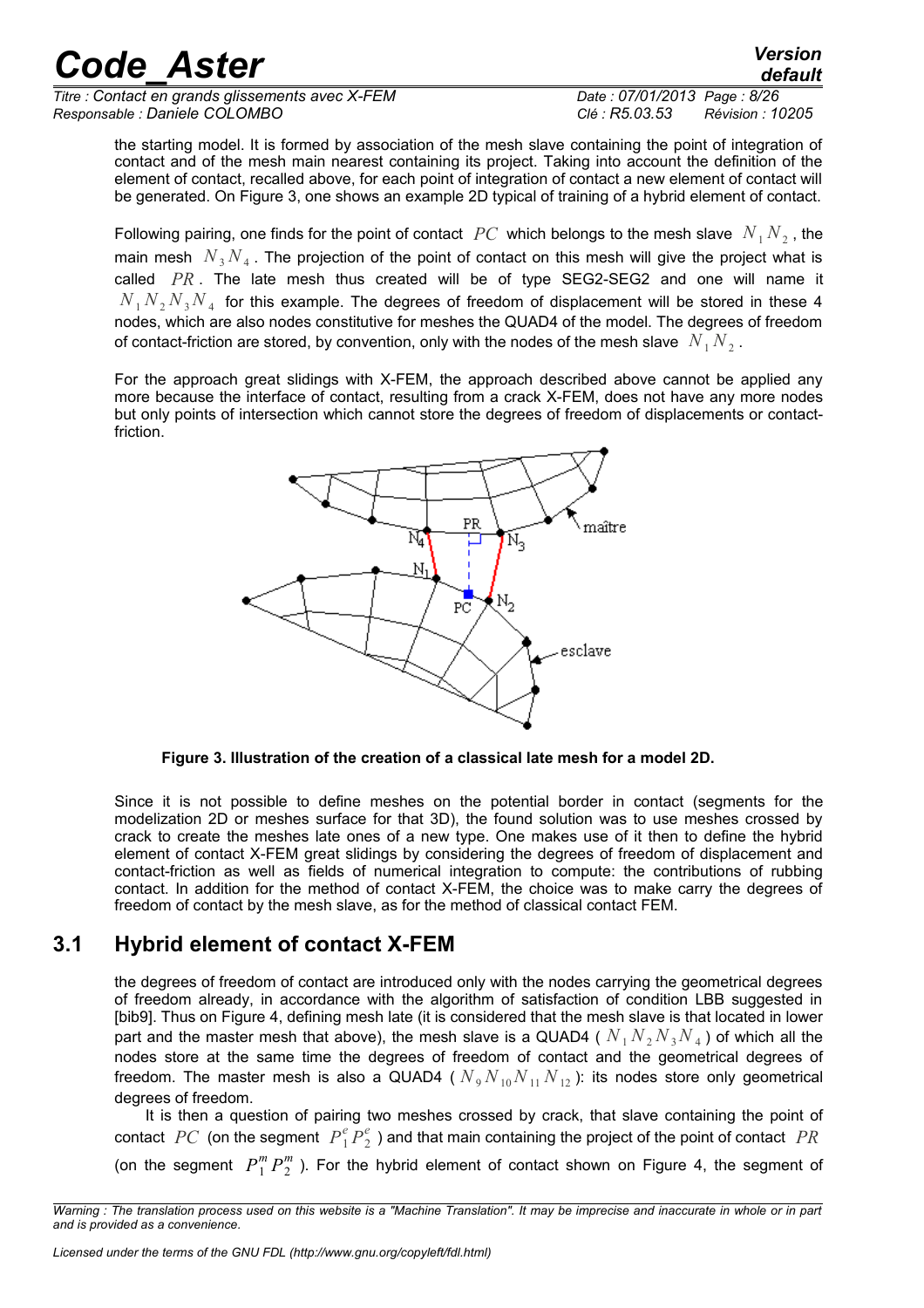contact is  $P_1^e P_2^e$  , formed starting from the 2 points of intersection of the lip slave. The area of reference for the shape functions is illustrated on the right of the image.



#### **Figure 4. Hybrid example of element of contact great slidings X-FEM.**

Being given the characteristic of the method X-FEMs, which is to consider the geometrical degrees of freedom of two types, classical  $|a_i|$  and nouveau riches  $|b_i|$  (for more details on the characteristics of the elements X-FEM one can refer to [bib1]), it results a hybrid element from it X-FEM of the type QUAD4-QUAD4 of which the degrees of freedom for each node are presented in Table 2.

| Node           |    | Degree of freedom |                  |                  |                  |                  |                  |                  |                  |                  |                  |                  |           |
|----------------|----|-------------------|------------------|------------------|------------------|------------------|------------------|------------------|------------------|------------------|------------------|------------------|-----------|
| NI             | DX | DY                | H <sub>1</sub> X | H <sub>1</sub> Y | H2X              | H <sub>2</sub> Y | H <sub>3</sub> X | H <sub>3</sub> Y | H4X              | H4Y              | E <sub>1</sub> X | E <sub>1</sub> Y | Λ         |
| N2             | DX | DY                | H <sub>1</sub> X | H <sub>1</sub> Y | H2X              | H <sub>2</sub> Y | H <sub>3</sub> X | H <sub>3</sub> Y | H <sub>4</sub> X | H <sub>4</sub> Y | E <sub>1</sub> X | E <sub>1</sub> Y | $\Lambda$ |
| N <sub>3</sub> | DX | DY                | H <sub>1</sub> X | H <sub>1</sub> Y | H2X              | H <sub>2</sub> Y | H3X              | H <sub>3</sub> Y | H4X              | H <sub>4</sub> Y | E <sub>1X</sub>  | E <sub>1</sub> Y | $\Lambda$ |
| N <sub>4</sub> | DX | DY                | H <sub>1</sub> X | H <sub>1</sub> Y | H2X              | H <sub>2</sub> Y | H <sub>3</sub> X | H <sub>3</sub> Y | H <sub>4</sub> X | H <sub>4</sub> Y | E <sub>1X</sub>  | E <sub>1</sub> Y | $\Lambda$ |
| N9             | DX | DY                | H <sub>1</sub> X | H <sub>1</sub> Y | H2X              | H <sub>2</sub> Y | H <sub>3</sub> X | H <sub>3</sub> Y | H <sub>4</sub> X | H <sub>4</sub> Y | E1X              | E <sub>1</sub> Y |           |
| N10            | DX | DY                | H <sub>1</sub> X | H <sub>1</sub> Y | H2X              | H <sub>2</sub> Y | H <sub>3</sub> X | H <sub>3</sub> Y | H <sub>4</sub> X | H <sub>4</sub> Y | E1X              | E <sub>1</sub> Y |           |
| N1 1           | DX | DY                | H <sub>1</sub> X | H <sub>1</sub> Y | H <sub>2</sub> X | H <sub>2</sub> Y | H <sub>3</sub> X | H <sub>3</sub> Y | H <sub>4</sub> X | H <sub>4</sub> Y | E1X              | E <sub>1</sub> Y |           |
| Nl2            | DX | DY                | H <sub>1</sub> X | H <sub>1</sub> Y | H2X              | H <sub>2</sub> Y | H3X              | H <sub>3</sub> Y | H <sub>4</sub> X | H <sub>4</sub> Y | E1X              | E <sub>1</sub> Y |           |

**Table 2. The table of the degrees of freedom for a hybrid element of contact, QUAD4-QUAD4.**

One is interested now in the approximation of displacements for the points located on the lips of crack. For a point located on the segment of contact slave, therefore pertaining to the part full of the mesh slave, this approximation is written:

$$
u^{e}(x) = \sum_{i=1}^{nnes} a_{i} \phi_{i}^{e}(x) + \sum_{i=1}^{nnes} \sum_{j=1}^{nfree} He_{i}^{j,e} b_{i}^{j} \phi_{i}^{e}(x) + \sum_{i=1}^{nnes} He_{i}^{1,e} \sqrt{r_{e}} c_{i}^{1} \phi_{i}^{e}(x) ,
$$
 (18)

Where:

- *nnes* indicates the number of nodes slaves tops,
- *nfhe* indicates the number of degrees of freedom Heaviside present in the element slave (1 in the classical case, 4 at the most in meshes the muti-Heaviside),
- $a_i$  and  $b_i$   $c_i^1$  is respectively the classical degrees of freedom, nouveau riches Heaviside and Ace-tip (the first corresponding to non-zero shape functions on the lip of crack),

*Warning : The translation process used on this website is a "Machine Translation". It may be imprecise and inaccurate in whole or in part and is provided as a convenience.*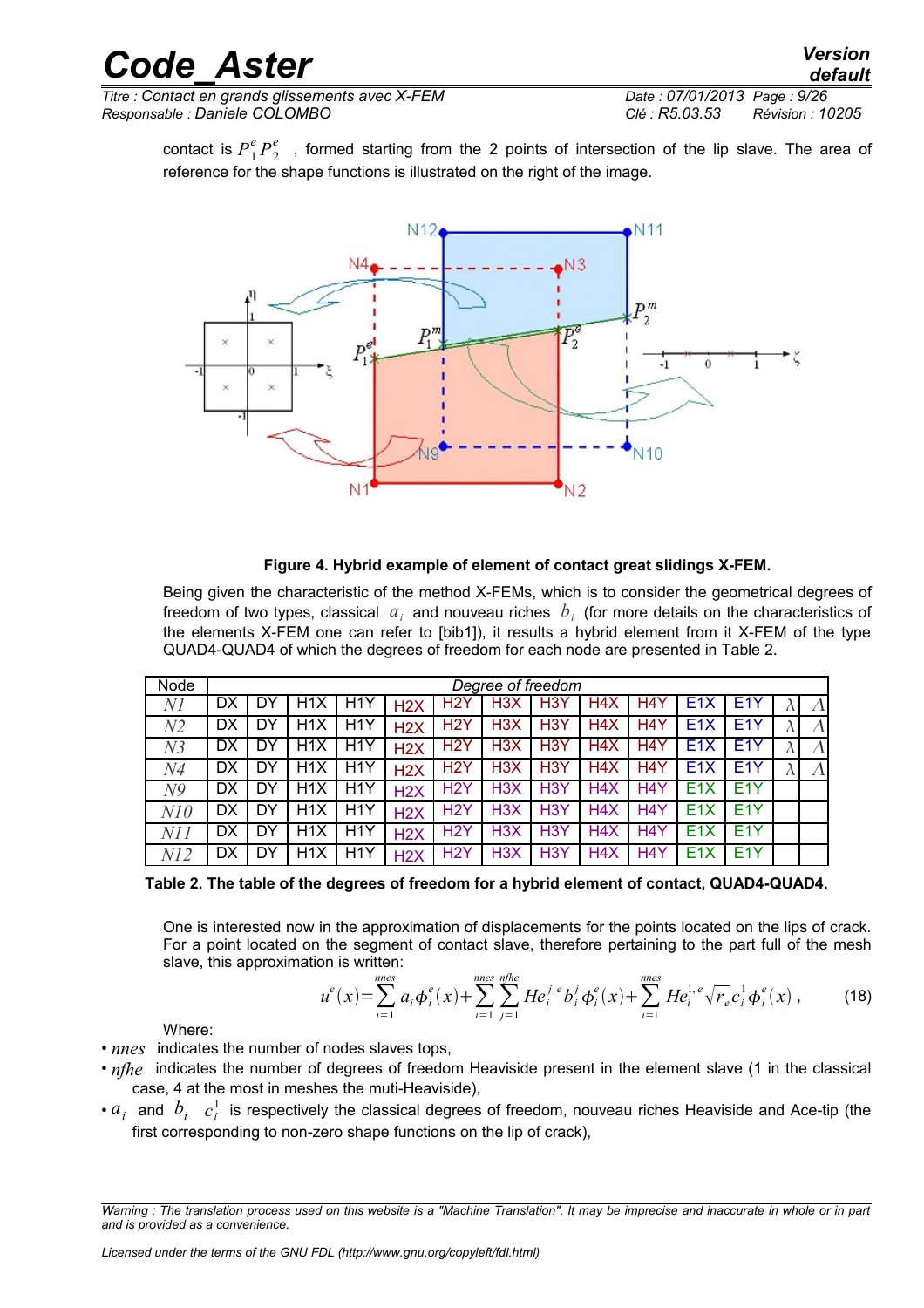*Titre : Contact en grands glissements avec X-FEM Date : 07/01/2013 Page : 10/26 Responsable : Daniele COLOMBO Clé : R5.03.53 Révision : 10205*

*default*

•  $He_i^{j,e}$  corresponds to the value of the function Heaviside side slave, associated with the node *i* for the Heaviside degree of freedom  $j$ . Let us note that in the classical case (with  $nfh = 1$ ), one has  $∀ i ∈ [1, nnes], He<sup>1,e</sup> = -1;$ 

• 
$$
r_e = \sum_{i=1}^{nnes} |lst_i| \phi_i^e(x)
$$
 the distance from the point slave to the crack tip,

•the formula ∑ *i*=1 *nnes*  $\sqrt{r_{e}}c_{i}^{1}\phi_{i}^{e}(x)$  is present only if the element slave has degrees of freedom Ace Tip i.e the

element slave is of type Heaviside Ace-tip, (see § 3.2 for element types considered), formula

•  $\phi_i^e$  the shape functions of the element relative (quadrilateral with 4 nodes for the example set on Figure 4 where one shows on the left image the area of reference).

Same way, for a point located on the master mesh, one will have: formulate

$$
u^{m}(x) = \sum_{i=1}^{nnm} a_{i} \phi_{i}^{m}(x) + \sum_{i=1}^{nnm} \sum_{j=1}^{nflm} He_{i}^{j,m} b_{i}^{j} \phi_{i}^{m}(x) + \sum_{i=1}^{nnm} He_{i}^{1,m} \sqrt{r_{m}} c_{i}^{1} \phi_{i}^{m}(x)
$$
 (19

: formula

- $nnm$  the number of main nodes, formula
- *nfhm* the number of degrees of freedom Heaviside present in the main element (1 in the classical case, 4 at the most in meshes the muti-Heaviside). formula
- $He_i^{j,m}$  to the value of the function Heaviside main side, associated with the node formulates  $i$  the Heaviside degree of freedom formulates *j* that in the classical case (with formula *nfhm=1* one has formula  $∀ i ∈ [1, nnm], He<sup>1,m</sup><sub>i</sub> = +1$

•  $r_m = \sum_{i=1}^n$ *nnm*  $\left| \textit{lst}_i \right| \boldsymbol{\phi}_i^m(x)$  the distance from the main point to the crack tip,

•the formula term ∑ *i*=1 *nnes*  $\sqrt[r]{r_{m}}c_{i}^{1}\boldsymbol{\phi}_{i}^{e}(x)$  is present only if the main element has degrees of freedom Ace Tip i.e the

main element is of type Heaviside Ace-tip (see § 3.2 for element types considered), formula  $\cdot$   $\phi_i^{\textit{m}}\,$  the shape functions of the element relative. By means of

(18) and (19), one can write the discretized relation of clearance between the point of contact (formula *PC* project (formula *PR*

$$
d_n = \left[ \sum_{i=1}^{m \text{ens}} (a_i + \sum_{j=1}^{n \text{fhe}} (He_i^{j,e}b_i) + He_i^{1,e} \sqrt{r_e}c_i^1) \phi_i^e(x_{CP}) - \sum_{i=1}^{n \text{rme}} (a_i + \sum_{j=1}^{n \text{fhe}} (He_i^{j,m}b_i) + He_i^{1,m} \sqrt{r_m}c_i^1) \phi_i^m(x_{PR}) \right] \cdot n_{PR}
$$
 the approximation

of the unknowns of contact utilizes them (shape functions  $\phi_i^e$  of the element relative slave trained by the nodes *nnes* slaves tops), so that: , (21

$$
\lambda\left(x\right) = \sum_{k=1}^{n \text{ n es}} \lambda_k \, \phi_k\left(x\right) \text{ (a)} \quad \Lambda\left(x\right) = \sum_{k=1}^{n \text{ n es}} \Lambda_k \, \phi_k\left(x\right) \tag{In other words}
$$

, the shape functions of contact are the same ones as those of displacements in the element slave. Another

innovation is the possibility of taking into account crack tips with contact in great slidings: therefore one represented in table 2 besides the geometrical degrees of freedom classical (D) and Heaviside (H1), the degrees of freedom ace-tips (E1 only because it is only whose singular function is non-zero on discontinuity and who intervenes for the contact). Nevertheless these degrees of freedom ace-tips are optional, whether it is for the main element or the element slave. Thus in the table, the degrees of freedom in blue appear only if the element slave is Heaviside-ace-tip, and the degrees of freedom in

*Warning : The translation process used on this website is a "Machine Translation". It may be imprecise and inaccurate in whole or in part and is provided as a convenience.*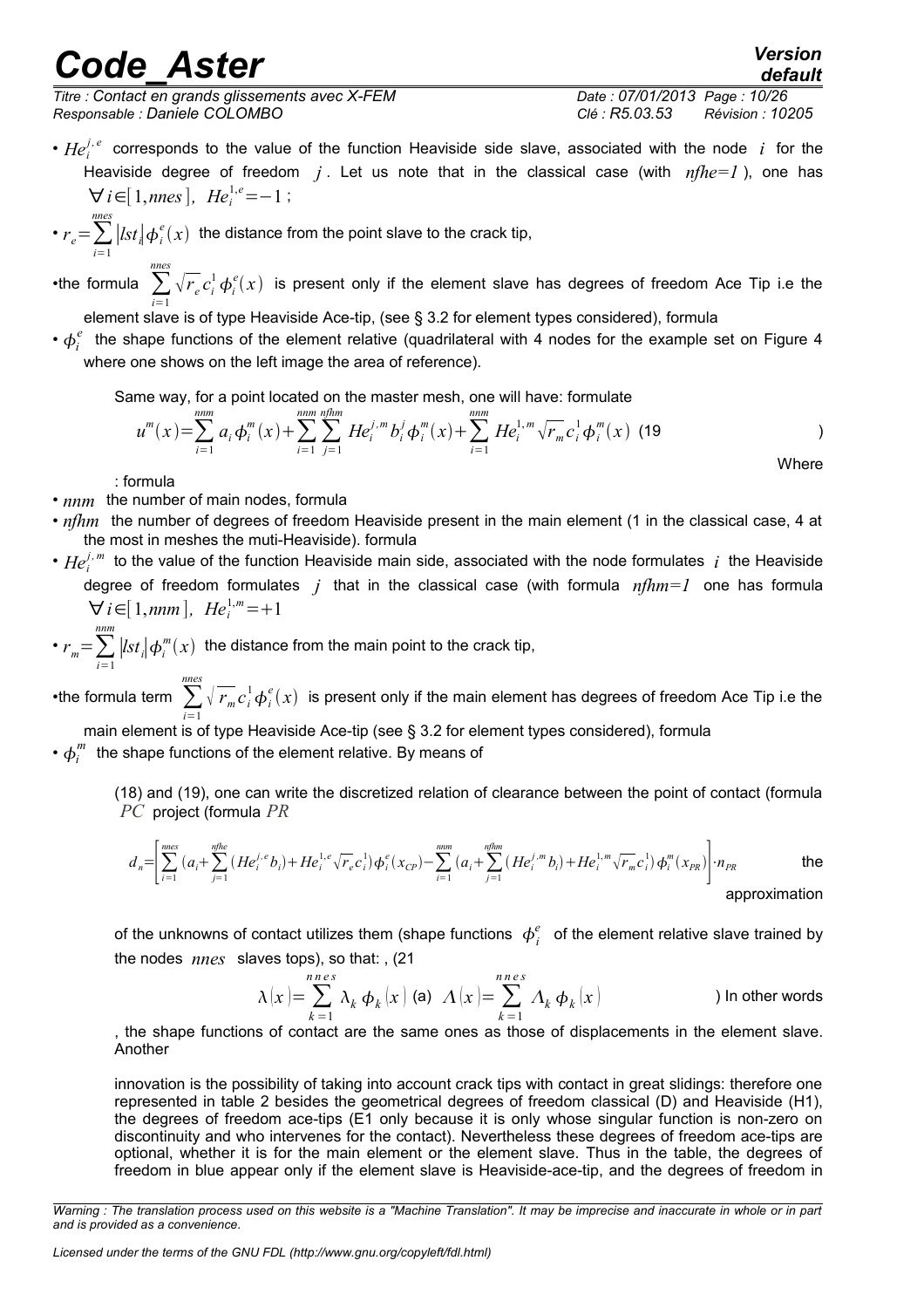*Titre : Contact en grands glissements avec X-FEM Date : 07/01/2013 Page : 11/26 Responsable : Daniele COLOMBO Clé : R5.03.53 Révision : 10205*

*default*

green appear only if the main element is Heaviside-ace-tip. It is then possible to have 4 element types late different for the same types of meshes: Heaviside •– Heaviside, Heaviside •– Heaviside Ace-tip, Heaviside •Ace-tip – Heaviside, Heaviside •Ace-tip – Heaviside Ace-tip, On

the element containing the point (Ace-tip), the interface does not undergo great slidings, It is thus not considered to be useful to consider a D-pairing for this mesh. One thus does not take counts the following elements of them: Heaviside

•Ace-tip – Ace-tip, Ace

•- tip – Heaviside Ace-tip, Ace

•- tip – Ace-tip. The integration

of the terms of contact on the element Ace-tip will be treated same way as in small slidings. The taking

into account of the multi-Heaviside elements is carried out with the addition of the additional Heaviside degrees of freedom (). Thus *H2 , H3 , H4* in the same way as for the taking into account of the degrees of freedom ace-tips, these additional degrees of freedom are optional, than it is for the main element or the element slave. Thus in table 2, the degrees of freedom in red can appear only if the element slave is multi-Heaviside and the degrees of freedom in magenta can appear only if the main element is multi-Heaviside. It is then possible to have 15 element types late additional for each type of meshes:

- *H1 – H2 H1 – H3 H1 – H4*
- *H2 – H1 H2 – H2 H2 – H3 H2 – H4*
- *H3 – H1 H3 – H2 H3 – H3 H3 – H4*
- $H4 H1$   $H4 H2$ ,  $H4 H3$  For example  $H4 H4$

for late mesh QUAD4 - QUAD4, the element have *H4 – H2* the d.o.f. of table 3. Node

| Degre          |    | DX DY          |                  |                  |                  |                  |                  |     |           |    |           |           |
|----------------|----|----------------|------------------|------------------|------------------|------------------|------------------|-----|-----------|----|-----------|-----------|
| e of           |    |                |                  |                  |                  |                  |                  |     |           |    |           |           |
| freedo         |    |                |                  |                  |                  |                  |                  |     |           |    |           |           |
| m              |    |                |                  |                  |                  |                  |                  |     |           |    |           |           |
| NI             | H1 | H <sub>1</sub> | H2X              | H <sub>2</sub> Y |                  | H <sub>3</sub> Y | H4X              | H4X | DX        | DY | $\lambda$ | $\Lambda$ |
|                | X  | Y              |                  |                  | H <sub>3</sub> X |                  |                  |     |           |    |           |           |
| N2             | H1 | H <sub>1</sub> | H2X              | H <sub>2</sub> Y |                  | H <sub>3</sub> Y | H <sub>4</sub> X | H4X | DX        | DY | $\lambda$ | $\Lambda$ |
|                | Х  | Y              |                  |                  | H <sub>3</sub> X |                  |                  |     |           |    |           |           |
| N <sub>3</sub> | H1 | H <sub>1</sub> | H2X              | H <sub>2</sub> Y |                  | H <sub>3</sub> Y | H4X              | H4X | <b>DX</b> | DY | $\lambda$ | $\Lambda$ |
|                | Х  | Y              |                  |                  | H <sub>3</sub> X |                  |                  |     |           |    |           |           |
| N <sub>4</sub> | H1 | H1             | H2X              | H <sub>2</sub> Y |                  | H <sub>3</sub> Y | H4X              | H4X | <b>DX</b> | DY | $\lambda$ | $\Lambda$ |
|                | Х  | Y              |                  |                  | H3X              |                  |                  |     |           |    |           |           |
| N <sup>9</sup> | H1 | H <sub>1</sub> | H <sub>2</sub> X | H <sub>2</sub> Y |                  | DY               |                  |     |           |    |           |           |
|                | Х  | Y              |                  |                  | DX               |                  |                  |     |           |    |           |           |
| N10            | H1 | H1             | H <sub>2</sub> X | H <sub>2</sub> Y |                  | DY               |                  |     |           |    |           |           |
|                | X  | Y              |                  |                  | DX               |                  |                  |     |           |    |           |           |
| NII            | H1 | H1             | H2X              | H <sub>2</sub> Y |                  | <b>DY</b>        |                  |     |           |    |           |           |
|                | X  | Y              |                  |                  | DX               |                  |                  |     |           |    |           |           |
| NI2            | H1 | H1             | H2X              | H <sub>2</sub> Y | Tabl             |                  |                  |     |           |    |           |           |
|                | х  | Υ              |                  |                  | е                |                  |                  |     |           |    |           |           |

#### **3. The table of the degrees of freedom for the hybrid element of contact H4-H2. For the moment**

an element X-FEM cannot be multi-Heaviside and ace-tip at the same time. That supposes that a crack tip must be relatively distant from a junction (spacing from at least two meshes). One thus did not consider pairing between a multi-Heaviside element and an element ace-tip. Once

*Warning : The translation process used on this website is a "Machine Translation". It may be imprecise and inaccurate in whole or in part and is provided as a convenience.*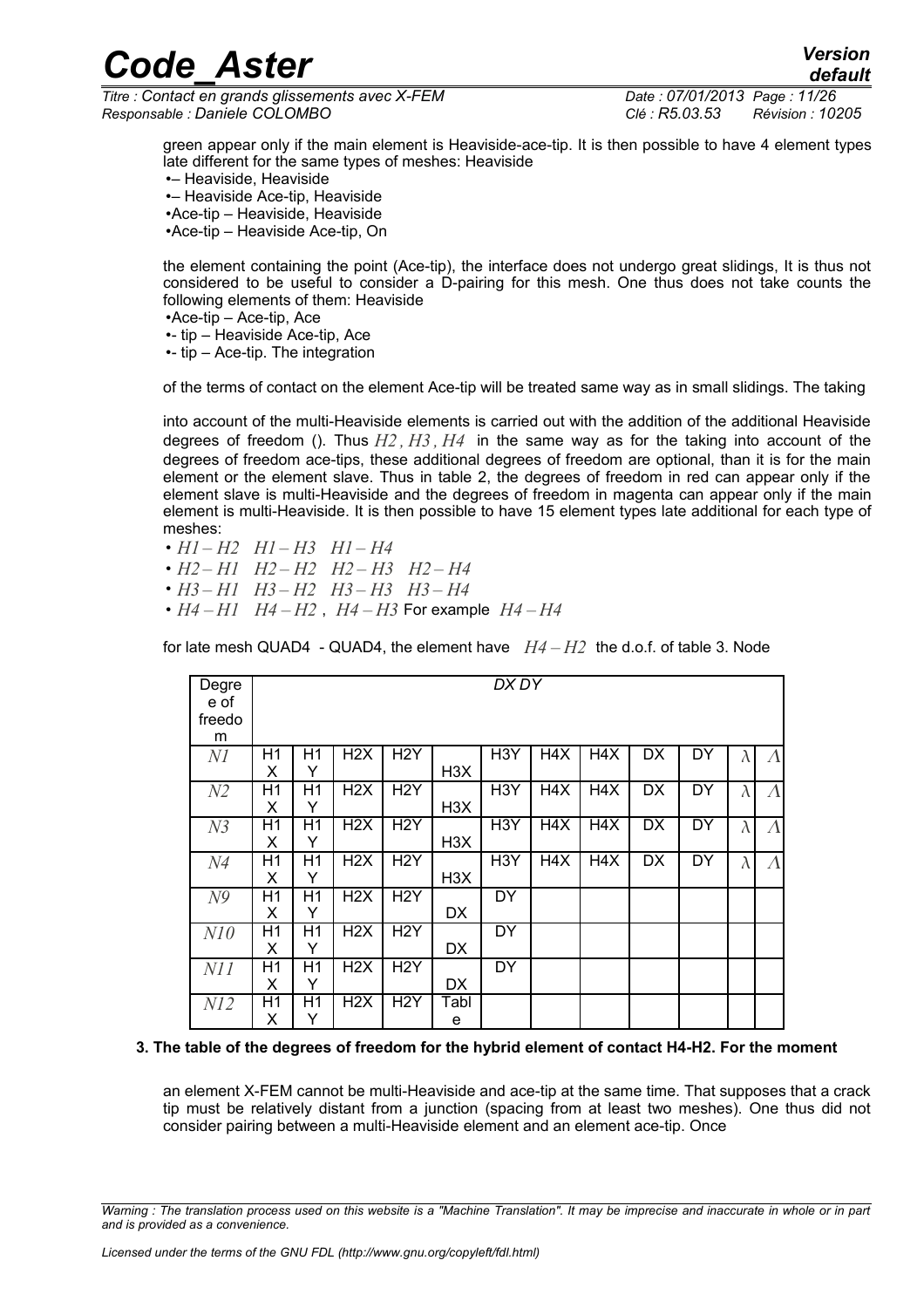*Titre : Contact en grands glissements avec X-FEM Date : 07/01/2013 Page : 12/26 Responsable : Daniele COLOMBO Clé : R5.03.53 Révision : 10205*

the characteristics of L" element X-FEM hybrid of contact defined, one can pass to the presentation of the strategy of resolution of the problem of contact in great slidings, strategy which will be the object of the following chapter. Strategy

#### **4 of resolution the main steps**

of the resolution of a problem of contact in great slidings with the continuous hybrid formulation can be presented as 4 loops imbricated for each time step as it follows: reactualization •of the geometry of contact surfaces and launching of the algorithm of pairing; buckle

•on the thresholds of friction (method of POINT-fixes); buckle

•on the statutes of contact (method of the active stresses); buckle

•Newton generalized. In method

of contact XFEM small slidings, the first stage is not present for the approach HP: she was added for the approach great slidings. Its presentation is the object of the first part of this chapter. For

the great slidings with XFEM, one decides to free oneself from the second stage. Rather than a fixed point on the threshold of friction, one prefers process non-linearity by implementing the terms linearized in the tangent matrix. This been part of one of the many changes which appeared during the linearization of the variational mixed formulation following the introduction of the new hybrid element of contact. Thus the second part of this chapter is dedicated to the determination of the new discrete statements for the terms corresponding to the contributions of contact. Geometrical

#### **4.1 reactualization and pairing For**

the geometrical reactualization of contact surfaces resulting from a crack modelled by the X-FEM the first operation to make is the duplication of the lips of crack. This operation makes then possible, at the beginning of each time step, the pairing of the points of contact located on the surface designated as slave. In a preoccupation with a generality, one presents the principles of the duplication of the lips of crack using an example 3D shown on Figure 5. Figure



**5. Illustration of the duplication of the facets of contact. Following**

the duplication of the points of intersection between the edges of the mesh and one fissures it obtains, for each fissured element, two series of facets of contact (facets which are formed with these points): facets slaves which will be attached to the part of the mesh located below the crack (Heaviside function associated with crack which generates the facet), and  $H(x, y) = -1$  main facets, located above the crack (Heaviside function associated with crack which generates the facet). For example  $H(x, y) = +1$ , for a mesh HEXA8 fissured in great slidings (Figure 5), there will be the facets slaves and,  $pI^+p2^+p3^-$  as well as  $pI^+p3^-p4$  the main facets and.  $pI^+p2^+p3^+$  $p1^+$   $p3^+$   $p4^+$  The geometrical reactualization relates to the computation of the geometry of these facets before each new pairing. For each facet of contact, the geometrical coordinates of the points of intersection are

*Warning : The translation process used on this website is a "Machine Translation". It may be imprecise and inaccurate in whole or in part and is provided as a convenience.*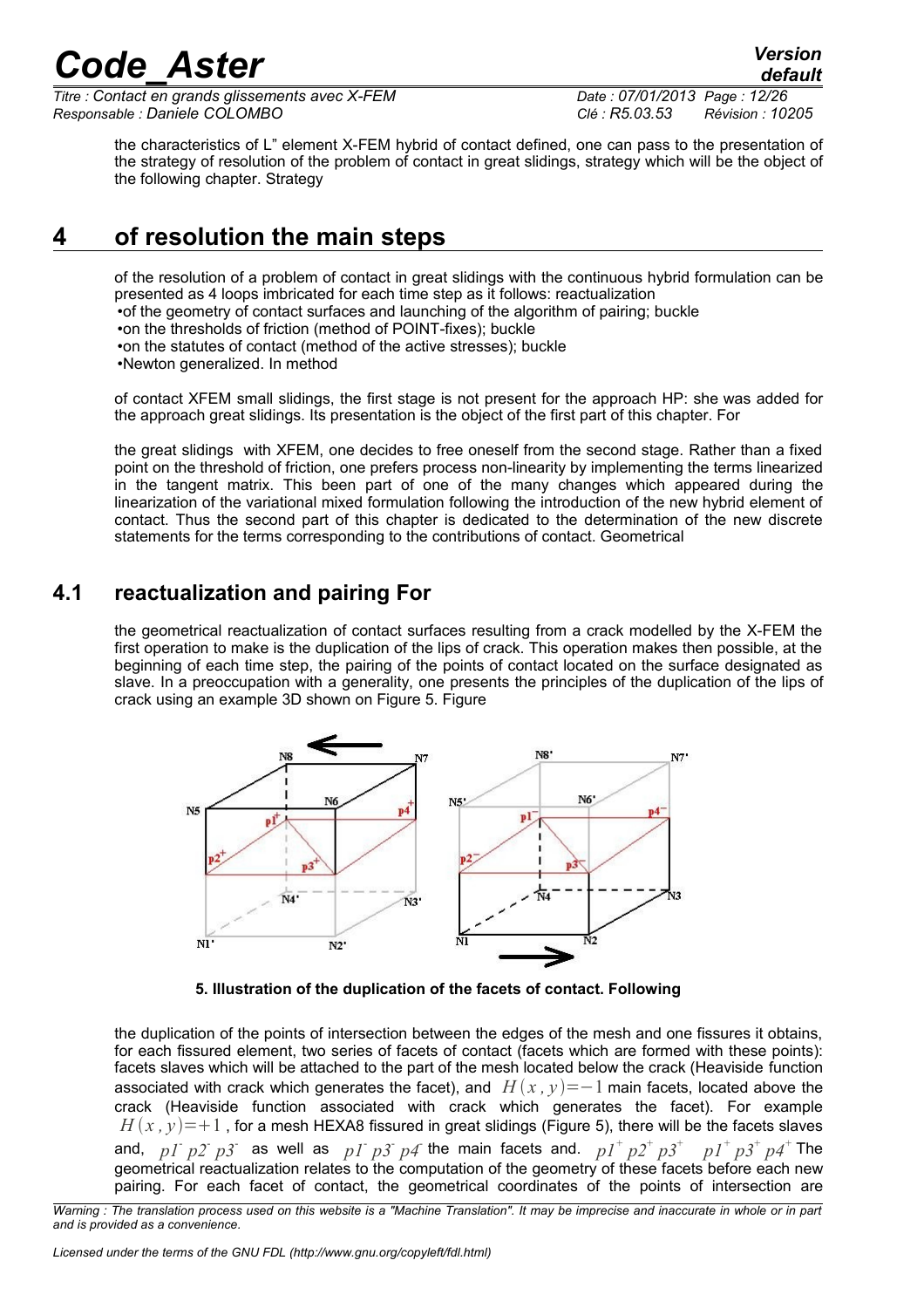*Titre : Contact en grands glissements avec X-FEM Date : 07/01/2013 Page : 13/26 Responsable : Daniele COLOMBO Clé : R5.03.53 Révision : 10205*

calculated by adding with the initial coordinates the displacements carried out since the initial configuration. The algorithm

of pairing which follows the geometrical reactualization has like purpose to find for each point of contact considered on surface slave the facet in opposite located on main surface. To illustrate this algorithm, which is based on the principles of the similar algorithm developed for the formulation continues classical, one uses the example shown on Figure 6. Figure





let us consider the situation illustrated on Figure 6, a 2D mesh containing meshes QUAD4, with 4 meshes crossed by a crack X-FEM, meshes which can also be made quadratic for the moment in their adding nodes mediums carrying of the Lagrange multipliers of contact-friction. After the geometrical reactualization, one seeks of the mesh to build the late mesh corresponding to the point of contact  $PC$  located on the segment of contact  $p_1^e p_2^e$  slave. With this intention  $E7$ , one buckles on all meshes contact (meshes fissured) and then, inside each mesh, one buckles on the points of intersection with the crack (main side). The point of intersection nearest to the point of contact is retained (of on  $P_2^m$   $E6$  the figure in our case). One makes then the projection of the point of contact on the facets Masters of meshes which are connected to the point of intersection selected. In the example, one thus projects on the facets of meshes and *E6* one *E7* checks on whom projection is interior. One finds thus that the master mesh *E6* will be paired with the mesh slave for *E7* the point of contact. Below *PC*

one presents the principal stages of this algorithm of pairing: •

buckle on meshes contact slaves ○ buckles on the facets of contact slaves ■ buckles on the points of integration of contact slaves - computation of the real coordinates of the point of contact □ buckles on meshes contact Masters **¤** buckles on the main points of intersection - computation of the distance compared to the points of intersection - choice of the fine point of intersection main  $\blacksquare$ of loop on the main points of intersection  $\Box$  fine of loop on meshes of contact Masters - determination

*Warning : The translation process used on this website is a "Machine Translation". It may be imprecise and inaccurate in whole or in part and is provided as a convenience.*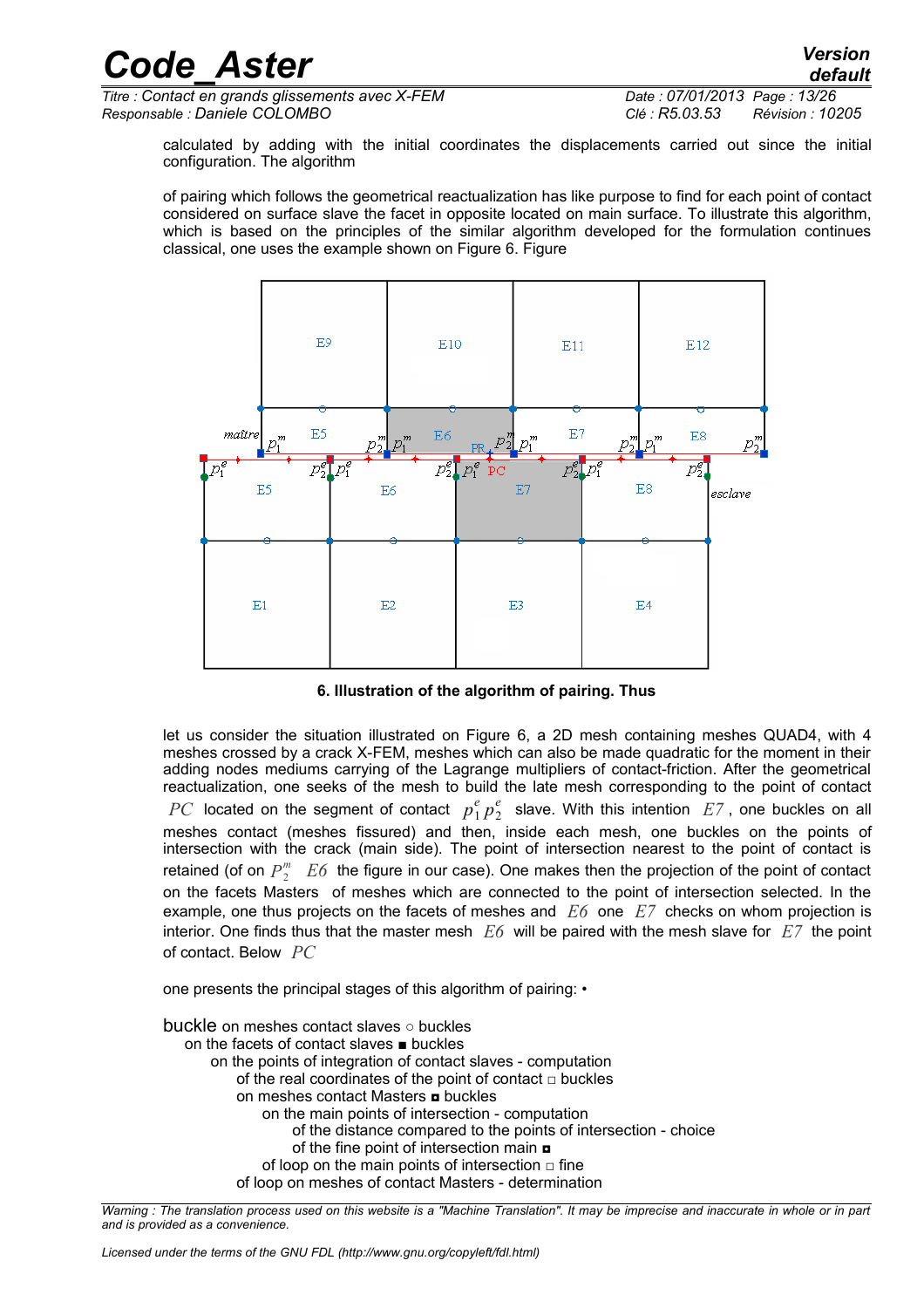*Titre : Contact en grands glissements avec X-FEM Date : 07/01/2013 Page : 14/26 Responsable : Daniele COLOMBO Clé : R5.03.53 Révision : 10205*

*default*

of meshes connected to the main point of intersection □boucle on meshes of contact connected to the main point of intersection  $\Box$  buckles on the facets of contact Masters - projection of the point of contact on the facet Master - computation of clearance between the point of contact slave and the facet Master - if clearance is smallest: information storage on fine pairing  $\Box$  buckles on the facets of fine contact Masters ■ of loop on the points of fine contact ○ of loop on the facets of contact slaves • end of loop on meshes of contact Following

pairing, a card of contact is filled for each point of contact. This card contains the necessary information for the computation of the contributions of contact at the elementary level. The details on the composition of this card are given in [bib8]. Let us note

well that the geometrical algorithm of reactualization fixes a maximum value at the coefficients of penalization of contact and friction. To understand it, let us consider elements parents of characteristic size,  $h$  a contact pressure whose order of magnitude is,  $\sigma$  a coefficient of penalization of contact leading  $\kappa_n$  to a typical interpenetration.  $\delta = \sigma / \kappa_n$  Convergence is regarded as attack when the relative residue is lower than.  $n \, D$ 

- geometrical actualization implies the computation of shape functions of the elements Master and slaves at the points of contact in the present configuration. The geometrical reactualization makes it possible to calculate with  $\delta$  an accuracy. In addition  $\epsilon_{\text{machine}} h$ , when convergence is reached, the

accuracy on this same quantity must be lower than. We  $\eta \frac{\sigma}{\sigma}$  $\frac{\sigma}{K_n}$  thus have: that is to say

$$
\epsilon_{\text{machine}} h \! < \! \eta \, \frac{\sigma}{\kappa_n} \text{ the validity } \kappa_n \! < \! \frac{\eta \, \sigma}{\epsilon_{\text{machine}} h}
$$

of this higher limit can be illustrated by numerical tests. For that, we consider a uniform test of compression SSNV182G adapted in great slidings penalized, for which we inform in the method of Newton an excessively small  $\eta'$  tolerance, for example. We  $\eta' = 1.10^{-20}$  note whereas residue RESI GLOB RELA "reaches a maximum", i.e. reached a minimal value in on this side which it cannot go down because of accuracy machine. We trace this minimal value then atteignable relative residue, which we call according to  $\eta_{\min}$  the coefficient of penalization, for  $\kappa_n$  two values different from the contact pressure. Taking into account the study carried out in the preceding paragraph we expect to find: The fact

$$
\kappa_n = \frac{\eta_{\min} \sigma}{\epsilon_{\text{machine}} h}
$$

that the coefficients associated directors with the representation of according to  $log(\eta_{min})$  are  $\log(\kappa_n)$  very close to 1 confirms the proportionality enters and.  $\,\eta\,$  The machine accuracy  $\,\kappa_n^{}$  of the machine used being and, 10<sup>-14</sup> one *h*∼1 expects according to the analytical formula to find Ycoordinates in the beginning: , which

 $log^{-1}$  $\epsilon$ <sub>machine</sub> $h$  $\left| \frac{\text{chine} h}{\sigma} \right| = \begin{vmatrix} -15 & \text{si } \sigma = 10 \\ -18 & \text{si } \sigma = 10 \end{vmatrix}$  $\begin{vmatrix} 13 & 31 & 0 & -10 \\ -18 & 8i & \sigma =10^4 \end{vmatrix}$  is close to the actual values numerically (respectively and)  $-14,90$  and  $-18,04$  confirms the analytical reasoning. Linearization

*Warning : The translation process used on this website is a "Machine Translation". It may be imprecise and inaccurate in whole or in part and is provided as a convenience.*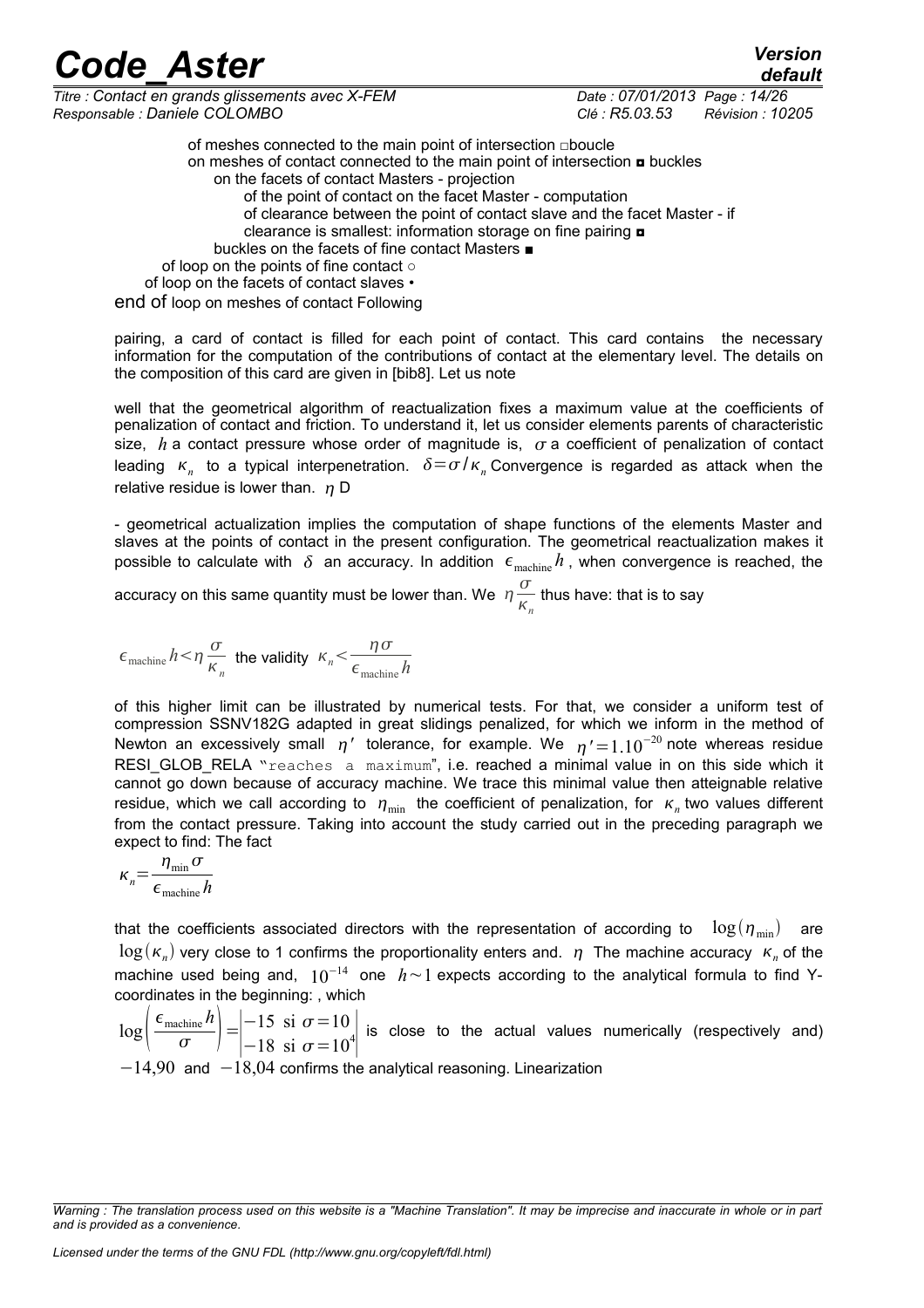*Titre : Contact en grands glissements avec X-FEM Date : 07/01/2013 Page : 15/26 Responsable : Daniele COLOMBO Clé : R5.03.53 Révision : 10205*



Log (Kn)

Résidu en fonction de la pénalisation

#### **4.2 of the mixed variational formulation Let us consider**

an iteration of Newton for which the fields, and  $u \lambda \Lambda$  are initially given. One notes, and  $\delta u$  their *δ λ δ Λ* variations so that the new values at the end of the iteration, and  $u^f$  *λ*<sup>*f*</sup>  $\Lambda^f$  are determined by: , (

$$
u^{f} = u + \delta u \t{22}
$$
  
\n
$$
\lambda^{f} = \lambda + \delta \lambda
$$
  
\n
$$
\Lambda^{f} = \Lambda + \delta \Lambda
$$
  
\nBecause of

dependence of the threshold of sliding to the contact pressure, the model of Coulomb is a nonassociated model. This point is largely developed in [R5,03,50], §2,3 to which one will be able to refer for more precise details. We can rewrite the condition of admissibility of the stresses of the model of Coulomb (7) in [\(7\)](#page-4-2) the form: The flow

$$
f(r,\mu) \stackrel{\text{def}}{=} ||r_\tau|| - \mu |\lambda| \le 0
$$

model is written when with it: with

$$
\llbracket \mathbf{\dot{u}} \rrbracket = -\alpha r_{\tau} \text{ We } \alpha f(r, \mu) = 0
$$

let us see whereas flow direction, in other words the direction relative velocity, is not colinéaire with the norm on the surface threshold. This nonassociativeness is source of non-linearity (known as not linearity of threshold). One can deal with the problem with a fixed threshold of friction, which one reactualizes in an external loop. One then finds a pseudopotential (known as criterion of Tresca) which is associated. This

strategy was put in work in the contact X-FEM in small slidings (see [R7,02,12]). We

benefit here from recent developments in the method of contact continues (see [R5,03,52]) to adopt a direct linearization. With this intention, we linearize by considering the variable threshold  $\lambda$ , put except for when one is on the surface of the cone of Coulomb, because that would thus return as we saw to recommend a nontangent relative velocity, and incorrect. In short, the threshold is linearized for the adherent points, not for the slipping points. This method in particular makes it possible to bring back in the cone of dependancy of the points considered slipping wrongly. It was already implemented in continuous formulation, with conclusive results. The linearization

of the formulation (12-14), while developing and,  $\delta g_{n}^{\dagger}$  gives  $\delta g_{\tau}^{\dagger}$ : (23)

*Warning : The translation process used on this website is a "Machine Translation". It may be imprecise and inaccurate in whole or in part and is provided as a convenience.*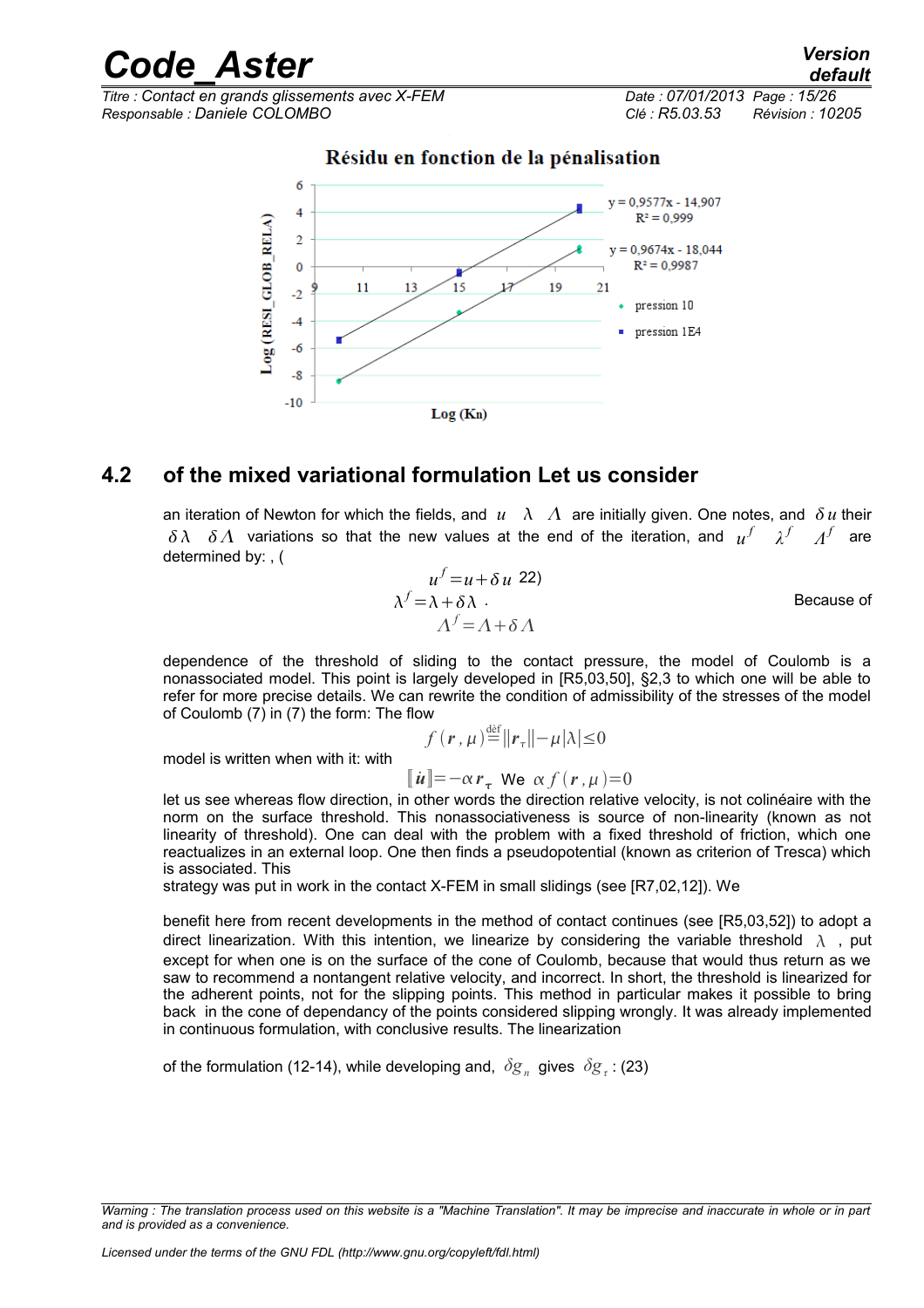*Titre : Contact en grands glissements avec X-FEM Date : 07/01/2013 Page : 16/26 Responsable : Daniele COLOMBO Clé : R5.03.53 Révision : 10205*

$$
\int_{\Omega} tr(\Pi(\nabla_{p}(\delta u)) : \nabla_{p}(u^{*})) d\Omega - \int_{\Gamma_{c}} \chi \delta \lambda[u^{*}] \cdot n \, d\Gamma + \int_{\Gamma_{c}} \chi \rho_{n}[\delta u] \cdot n[u^{*}] \cdot n \, d\Gamma
$$
\n
$$
- \int_{\Gamma_{c}} \chi S_{f} \mu \delta \lambda g_{\tau}[u^{*}]_{\tau} d\Gamma
$$
\n
$$
- \int_{\Gamma_{c}} \chi \mu \lambda K(g_{\tau}) \delta \Lambda[u^{*}]_{\tau} d\Gamma - \int_{\Gamma_{c}} \chi \mu \lambda \rho_{\tau} K(g_{\tau})[\delta u]_{\tau}[u^{*}]_{\tau} d\Gamma
$$
\n
$$
= - \int_{\Omega} tr(\Pi(\nabla_{p}(u)) : \nabla_{p}(u^{*})) d\Omega + L_{meca}(u^{*})
$$
\n
$$
+ \int_{\Gamma_{c}} \chi g_{n}[u^{*}] \cdot n \, d\Gamma + \int_{\Gamma_{c}} \chi \mu \lambda P_{B}(g_{\tau})[u^{*}]_{\tau} d\Gamma
$$
\n
$$
- \int_{\Gamma} \frac{1 - \chi}{\rho_{n}} \delta \lambda \lambda^{*} d\Gamma - \int_{\Gamma_{c}} \chi[\delta u] \cdot n \lambda^{*} d\Gamma = + \int_{\Gamma_{c}} \left( \frac{1 - \chi}{\rho_{n}} \lambda \lambda^{*} + \chi[u_{e} - u_{m}] \cdot n \lambda^{*} \right) d\Gamma
$$
\n
$$
- \int_{\Gamma_{c}} \chi \mu \lambda K(g_{\tau})[\delta u]_{\tau} \Lambda^{*} d\Gamma + \int_{\Gamma_{c}} \frac{\chi \mu \lambda}{\rho_{\tau}} (I_{d} - K(g_{\tau})) \delta \Lambda \Lambda^{*} d\Gamma + \int_{\Gamma_{c}} (1 - \chi) \delta \Lambda \Lambda^{*} d\Gamma
$$
\n
$$
- \int_{\Gamma_{c}} \chi S_{f} \mu \delta \lambda \nu_{\tau}[\delta u]_{\tau} \Lambda^{*} d\Gamma
$$
\nwith\n
$$
= - \int_{\Gamma_{c}} \frac{\mu \lambda \chi}{\rho_{\tau}} (A - P_{B}(g_{\tau})) \Lambda^{*} d\Gamma - \int_{\Gamma_{c}} (1 - \chi) \Lambda \Lambda^{*} d\Gamma
$$

*default*

: if so

$$
K(g_{\tau}) = Id
$$
 sliding dependency  

$$
K(g_{\tau}) = \frac{1}{\|g_{\tau}\|} \left( Id - \frac{g_{\tau} \cdot g_{\tau}^{T}}{\|g_{\tau}\|^2} \right)
$$
Note

that one solves the geometric nonlinearity by a fixed problem of point, by supposing that is fixed *n* during the variation of displacement. With regard to

the penalized formulation, an iteration of the method of Newton is written: (26)

$$
\int_{M} tr(\Pi(\nabla_{p}(\delta u)) : \nabla_{p}(u^{*})) d M - \int_{\Gamma_{c}} \chi \delta \lambda[u^{*}] \cdot n d\Gamma
$$
\n
$$
- \int_{\Gamma_{c}} \chi S_{f} \mu \delta \lambda \kappa_{\tau} \nu_{\tau}[u^{*}]_{\tau} d\Gamma - \int_{\Gamma_{c}} \chi \mu \lambda \kappa_{\tau} K(\kappa_{\tau} \nu_{\tau})[\delta u]_{\tau}[u^{*}]_{\tau} d\Gamma
$$
\n
$$
= - \int_{M} tr(\Pi(\nabla_{p}(u)) : \nabla_{p}(u^{*})) d M + L_{meca}(u^{*})
$$
\n
$$
+ \int_{\Gamma_{c}} \chi \lambda[u^{*}] \cdot n d\Gamma + \int_{\Gamma_{c}} \chi \mu \lambda P_{B}(\kappa_{\tau} \nu_{\tau})[u^{*}]_{\tau} d\Gamma
$$
\n(27)

$$
-\int_{\Gamma} \frac{1}{\kappa_n} \delta \lambda \lambda^* d\Gamma - \int_{\Gamma_c} \chi [\delta u] \cdot n \lambda^* d\Gamma = + \int_{\Gamma_c} \left( \frac{1}{\kappa_n} \lambda \lambda^* + \chi [u] \cdot n \lambda^* \right) d\Gamma \tag{28}
$$

$$
\int_{\Gamma_c} \delta \Lambda \Lambda^* d\Gamma
$$
\n
$$
= -\int_{\Gamma_c} \chi(\Lambda - P_B(\kappa_\tau \nu_\tau)) \Lambda^* d\Gamma - \int_{\Gamma_c} (1 - \chi) \Lambda \Lambda^* d\Gamma
$$
\nWhile introducing

(20-21) into the linearized formulation of the problem (23-25), one obtains a system who can be put in the following matric form: (29)

$$
\begin{bmatrix}\nK_{meca} + A^u + B^u & A^T + D^T & B_r^T \\
A & C & 0 \\
B_r & E & F\n\end{bmatrix}\n\begin{bmatrix}\n\delta u \\
\delta \lambda \\
\delta A\n\end{bmatrix} =\n\begin{bmatrix}\nL_{meca} + L_{cont}^1 + L_{front}^1 \\
L_{cont}^2 \\
L_{cont}^3 \\
L_{foot}^3\n\end{bmatrix}
$$
 where

*Warning : The translation process used on this website is a "Machine Translation". It may be imprecise and inaccurate in whole or in part and is provided as a convenience.*

*Licensed under the terms of the GNU FDL (http://www.gnu.org/copyleft/fdl.html)*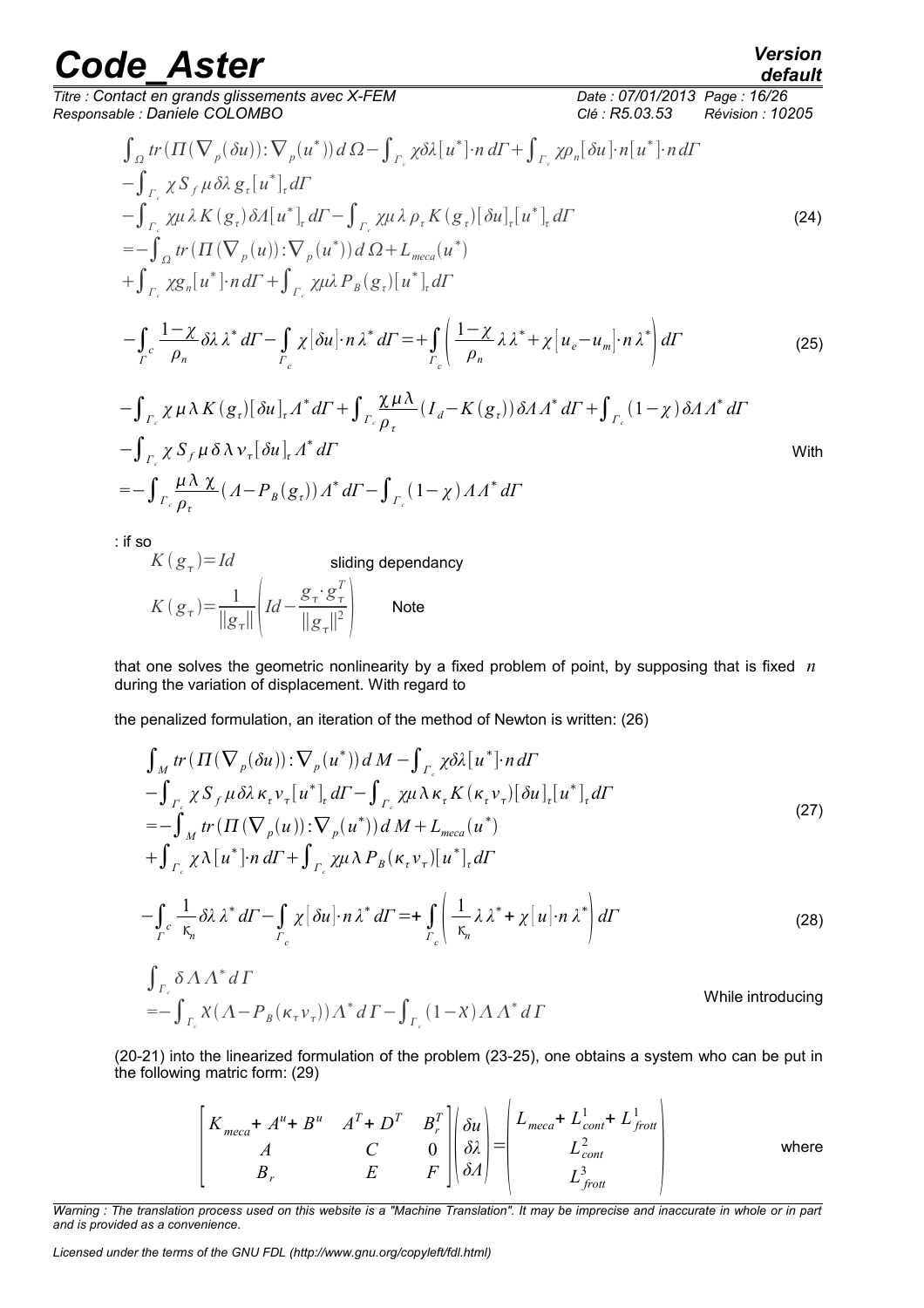*Titre : Contact en grands glissements avec X-FEM Date : 07/01/2013 Page : 17/26 Responsable : Daniele COLOMBO Clé : R5.03.53 Révision : 10205*

*default*

- : is
- *K meca* the mechanical stiffness matrix, is
- $\cdot$   $A^u$  the increased stiffness matrix due to the contact, is
- $\bullet$   $B^u$  the increased stiffness matrix due to friction, is
- *A* the matrix binding the terms of displacement to those of contact (matrix of the model of contact), is
- $\bullet$   $B_{_r}$  the matrix binding the terms of displacement to those of friction (matrix of the friction law), is
- *C* the matrix allowing to determine contact pressures in the lack of contact case, is
- *D* a matrix binding the terms of displacement and the contact pressure. It comes from the linearization of the threshold of friction for the adherent points. is
- *E* a matrix binding and multiplier contact pressure of friction. It comes from the linearization of the threshold of friction for the adherent points. is
- *F* the matrix allowing to determine the multipliers of friction in the cases not contacting, NON-rubbing, or contacting rubbing slipping, is
- $L_{\text{mees}}$  the second member representing the internal forces and the increments of loadings, and are
- $L^1_{\text{cont}}$   $L^2_{\text{cont}}$  the second members due to the contact, and are

•  $L_{\text{front}}^1$   $L_{\text{front}}^3$  the second members related to friction. It is noted that the choice of a direct linearization of the threshold of friction led to an asymmetric matrix. One discretizes by keeping only the contributions of contact and one obtains: (30)

$$
\begin{bmatrix}\nA+B_{aa} & A+B_{ab} & A+B_{ac} \\
A+B_{ba} & A+B_{bb} & A+B_{bc} \\
A+B_{ca} & A+B_{cb} & A+B_{cc}\n\end{bmatrix}\n\begin{bmatrix}\na \\
A_b+D_b \\
B_b \\
B_c\n\end{bmatrix}\n\begin{bmatrix}\nB_a \\
B_b \\
B_c\n\end{bmatrix}\n\begin{bmatrix}\nA+B_{aa} & A+B_{ab} & A+B_{ac} \\
A+B_{ba} & A+B_{bb} & A+B_{bc} \\
A+B_{ba} & A+B_{bb} & A+B_{bc}\n\end{bmatrix}\n\begin{bmatrix}\nB_a \\
B_b \\
B_c\n\end{bmatrix}\n\begin{bmatrix}\nA+B_{aa} & A+B_{ab} & A+B_{ac} \\
A+B_{ba} & A+B_{bb} & A+B_{bc} \\
A+B_{ca} & A+B_{ca}\n\end{bmatrix}\n\begin{bmatrix}\n\delta a \\
\delta b \\
\delta c\n\end{bmatrix}\n\begin{bmatrix}\nB \\ B \\ B \\ C\n\end{bmatrix}\n\begin{bmatrix}\nL_a\n\end{bmatrix}\n\begin{bmatrix}\nL_a\n\end{bmatrix}\n\begin{bmatrix}\nL_a\n\end{bmatrix}\n\begin{bmatrix}\nL_a\n\end{bmatrix}\n\begin{bmatrix}\n\delta a \\
L_b\n\end{bmatrix}\n\begin{bmatrix}\nL_a\n\end{bmatrix}\n\begin{bmatrix}\nL_a\n\end{bmatrix}\n\begin{bmatrix}\n\delta a \\
L_c\n\end{bmatrix}\n\begin{bmatrix}\nL_a\n\end{bmatrix}\n\begin{bmatrix}\n\delta a \\
\delta c\n\end{bmatrix}\n\begin{bmatrix}\nL_a\n\end{bmatrix}\n\begin{bmatrix}\nL_a\n\end{bmatrix}\n\begin{bmatrix}\nL_a\n\end{bmatrix}\n\begin{bmatrix}\n\delta a \\
L_c\n\end{bmatrix}\n\begin{bmatrix}\nL_a\n\end{bmatrix}\n\begin{bmatrix}\n\delta a \\
L_c\n\end{bmatrix}\n\begin{bmatrix}\nL_a\n\end{bmatrix}\n\begin{bmatrix}\n\delta a \\
L_c\n\end{bmatrix}\n\begin{bmatrix}\n\delta a \\
\delta b \\
\delta b\n\end{bmatrix}\n\begin{bmatrix}\nL_a\n\end{bmatrix}\n\begin{bmatrix}\nL_a\n\end{bmatrix}\n\begin{bmatrix}\nL_a\n\end{bmatrix}\n\begin{bmatrix}\n\delta a \\
L_c\n\end{bmatrix}\n\begin{bmatrix}\n\delta a \\
L
$$

the indices

and indicate *es ma* the contributions slave and Master, respectively, while, and *a* indicate *b c* the parts classic, enriched Heaviside and enriched Tip Ace, respectively. If

one treats one element of type exclusively Tip Ace, one regains the shape HP and the matrix becomes: The statements

$$
\begin{vmatrix} 4[A_{c:c} + B_{c:c}]^u & 2[A_{c:\lambda} + D_{c:\lambda}] & 2[B_{c:\lambda}] \ 2[A_{\lambda:c}] & C & 0 \ 2[B_{\lambda:c}] & E & F \end{vmatrix} \begin{bmatrix} \delta c \\ \delta \lambda \end{bmatrix} = \begin{bmatrix} 2L_c^1 \cot t + 2L_c^1 \ \delta t \\ L^2 \end{bmatrix}
$$

of the terms present in the system are: and,

•  $A^u$  block  $B^u$  slave – slave: where:

$$
[A_{es:es}^{u}]_{ij} = \int_{\Gamma_c} \rho_n \chi \phi_i^{es} \phi_j^{es} n \otimes n [MM] d\Gamma
$$
  

$$
[B_{es:es}^{u}]_{ij} = \int_{\Gamma_c} -\rho_{\tau} \chi \mu \lambda \phi_i^{es} \phi_j^{es} [P_{\tau}]^{T} [K(g_{\tau})] \cdot [P_{\tau}] [MM] d\Gamma
$$

if ace

*Warning : The translation process used on this website is a "Machine Translation". It may be imprecise and inaccurate in whole or in part and is provided as a convenience.*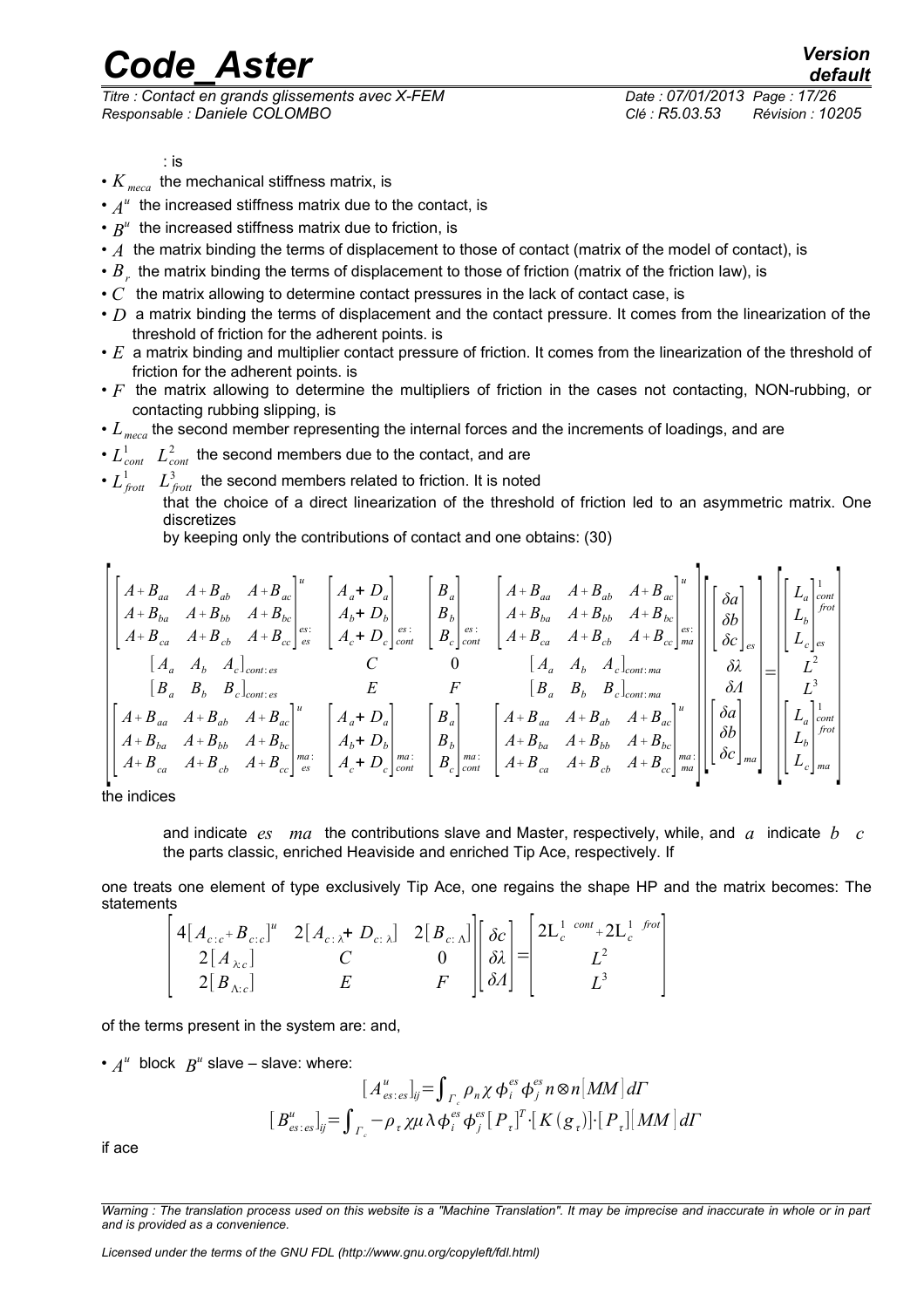*Titre : Contact en grands glissements avec X-FEM Date : 07/01/2013 Page : 18/26 Responsable : Daniele COLOMBO Clé : R5.03.53 Révision : 10205*

$$
[MM] = \begin{bmatrix} 1 & -1 & -\sqrt{r_e} \\ 1 & \sqrt{r_e} \\ sym & r_e \end{bmatrix}
$$
 - tip,

$$
[\textit{MM}]_{\mathbf{1},\mathbf{1}}\mathbf{=1} \text{ and } [\textit{MM}]_{\mathbf{1},\mathbf{1}+l}\mathbf{=H}e_{j}^{l,e} \text{ if } [\textit{MM}]_{\mathbf{1}+k,\mathbf{1}}\mathbf{=H}e_{i}^{k,e} \text{ multi } [\textit{MM}]_{\mathbf{1}+k,\mathbf{1}+l}\mathbf{=H}e_{i}^{k,e} \textit{He}_{j}^{l,e} \text{ - Heaviside One}
$$
   
 
$$
\text{distinguishes}
$$

the cases ace-tip and multi-Heaviside bus currently, an element cannot be at the same time ace-tip and multi-Heaviside. Let us note that if one would have such an element, the forms of the elementary matrixes would be obtained easily by combination of the preceding terms. In other words there would not be great a deal to make in the TE of assembly of these terms, as long as there is only one enrichment ace-tip associated with the one with cracks with the element. and,

•  $A^u$  block  $B^u$  slave – Master and master-slave: where:

$$
[A_{es \cdot ma}^{u}]_{ij} = \int_{\Gamma_c} \rho_n \chi \phi_i^{es} \phi_j^{ma} n \otimes n [MM] d\Gamma
$$
  
\n
$$
[A_{ma \cdot es}^{u}]_{ij} = \int_{\Gamma_c} \rho_n \chi \phi_i^{ma} \phi_j^{es} n \otimes n [MM]^T d\Gamma = [A_{es \cdot ma}^{u}]_{ji}^{T}
$$
  
\n
$$
[B_{es \cdot ma}^{u}]_{ij} = \int_{\Gamma_c} -\rho_{\tau} \chi \mu \lambda \phi_i^{es} \phi_j^{ma} [P_{\tau}]^T \cdot [K(g_{\tau})] \cdot [P_{\tau}] [MM] d\Gamma
$$
  
\n
$$
[B_{ma \cdot es}^{u}]_{ij} = \int_{\Gamma_c} -\rho_{\tau} \chi \mu \lambda \phi_i^{ma} \phi_j^{es} [P_{\tau}]^T \cdot [K(g_{\tau})] \cdot [P_{\tau}] [MM]^T d\Gamma
$$

if ace

$$
[MM] = \begin{bmatrix} -1 & -1 & -\sqrt{r_m} \\ 1 & 1 & \sqrt{r_m} \\ \sqrt{r_e} & \sqrt{r_e} & \sqrt{r_e} \cdot \sqrt{r_m} \end{bmatrix} - \text{tip},
$$
  
\n
$$
[Re_i^{l,m} \text{ if } [MM]_{1+k,1} = -He_i^{k,e} \text{ mul}
$$

 $\begin{bmatrix} \boldsymbol{M}\boldsymbol{M} \end{bmatrix}_{\!1,1}\!\!=\!-\boldsymbol{1}$  and  $\begin{bmatrix} \boldsymbol{M}\boldsymbol{M} \end{bmatrix}_{\!1,1+i}\!\!=\!\!-\boldsymbol{H}\boldsymbol{e}_{j}^{l,m}$  $_{1+k,1}=-He_i^k$  $\left[ \textit{MM} \right]_{1+k,1+l} = - H e^{k,\,e}_i H e^{l,\,m}_j$  -Heaviside. and,

•  $A^u$  main  $B^u$  block – Master where:

$$
[A_{\text{ma:}\text{ma}}^u]_{ij} = \int_{\Gamma_c} \rho_n \chi \phi_i^{\text{ma}} \phi_j^{\text{ma}} n \otimes n [MM] d\Gamma
$$
  
\n
$$
[B_{\text{ma:}\text{ma}}^u]_{ij} = \int_{\Gamma_c} -\rho_\tau \chi \mu \lambda \phi_i^{\text{ma}} \phi_j^{\text{ma}} [P_\tau]^T \cdot [K(g_\tau)] \cdot [P_\tau][MM] d\Gamma
$$

if ace

$$
[MM] = \begin{bmatrix} 1 & 1 & \sqrt{r_m} \\ & 1 & \sqrt{r_m} \\ \text{sym} & & r_m \end{bmatrix} - \text{tip},
$$

 $\left[~\!M\!M~\right]_{\!1,1}\!=\!1$  and  $\left[~\!M\!M~\right]_{\!1,1+i}\!=\!He^{l,m}_j$  if  $\left[~\!M\!M~\right]_{\!1+k,1}\!=\!He^{k,m}_i$  multi  $\left[~\!M\!M~\right]_{\!1+k,1+i}\!=\!He^{k,m}_iHe^{l,m}_j$  - Heaviside. Note

**the term**

*being n*⊗*n symmetric, of this fact is symmetric* [ *A u* ] *. The term is also*  $\left[P_{\,\tau}\right]^{T}\!\!\cdot\!\left[K\!\left(g_{\tau}\right)\right]\!\!\cdot\!\left[P_{\,\tau}\right]$  symmetric, of this fact is  $\left[\,B^{u}\right]$  symmetric  $\,$  , and

• *A* , *B* blocks *D* slave – contact and contact – slave: where:  
\n
$$
[(A+D)_{es:cont}]_{ij} = \int_{\Gamma_c} \chi \phi_i^{es} \phi_j^{es} (n + S_f \mu g_\tau \cdot [P_\tau]) [V] d\Gamma
$$
\n
$$
[A_{cont:es}]_{ij} = \int_{\Gamma_c} \chi \phi_i^{es} \phi_j^{es} n^T [V]^T d\Gamma
$$
\n
$$
[B_{es:cont}]_{ij} = \int_{\Gamma_c} \chi \mu \lambda \phi_i^{es} \phi_j^{es} [P_\tau]^T \cdot [K(g_\tau)] \cdot [\tau_1, \tau_2] [V] d\Gamma
$$
\n
$$
[B_{cont:es}]_{ij} = \int_{\Gamma_c} \chi \mu \lambda \phi_i^{es} \phi_j^{es} [\tau_1, \tau_2]^T [K(g_\tau)] \cdot [P_\tau] [V]^T d\Gamma
$$

if ace

*Warning : The translation process used on this website is a "Machine Translation". It may be imprecise and inaccurate in whole or in part and is provided as a convenience.*

*Licensed under the terms of the GNU FDL (http://www.gnu.org/copyleft/fdl.html)*

*default*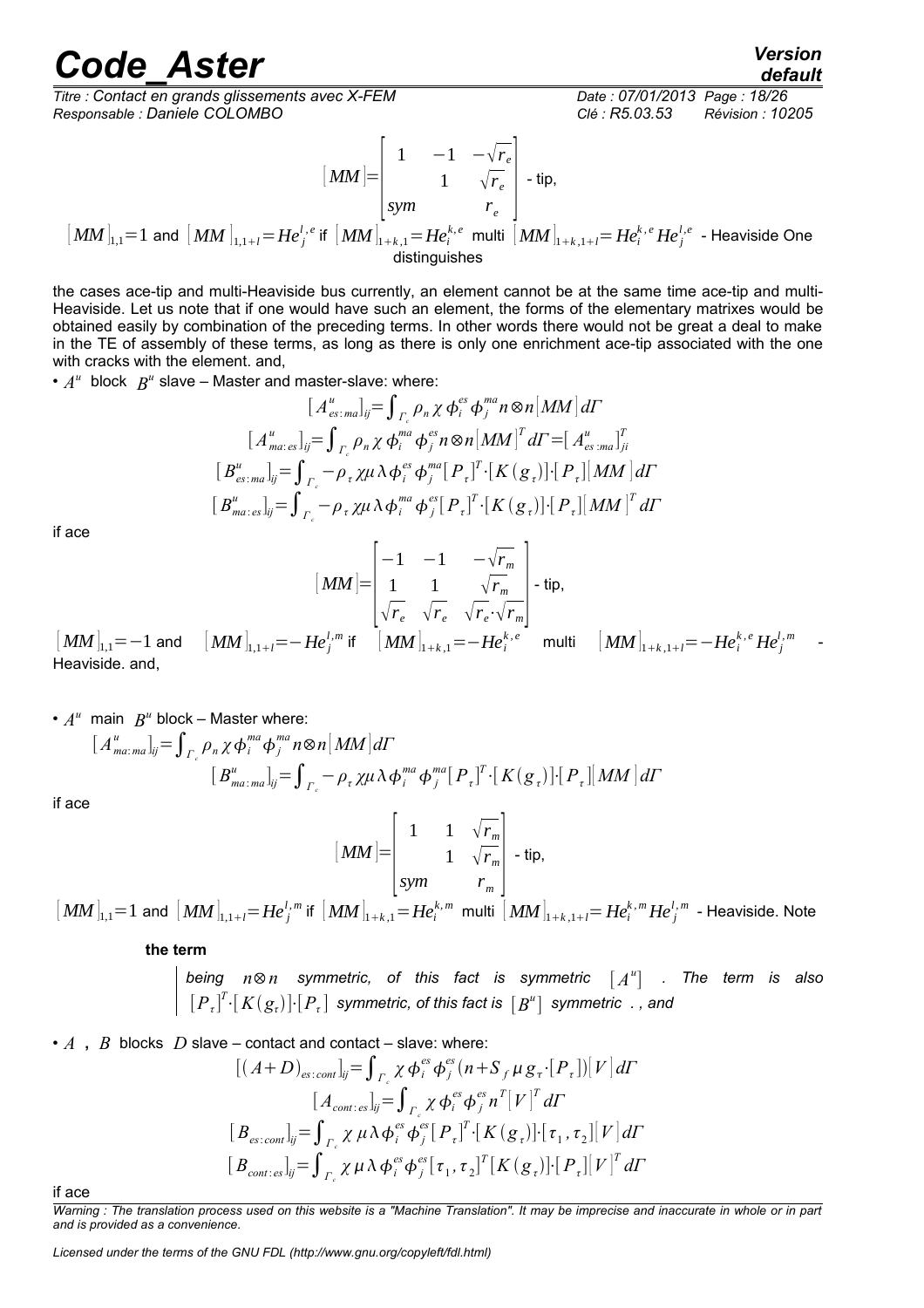$\overline{T}$ itre : Contact en grands glissements avec X-FEM *Responsable : Daniele COLOMBO Clé : R5.03.53 Révision : 10205*

$$
[V] = \begin{bmatrix} -1 \\ 1 \\ \sqrt{r_e} \end{bmatrix}
$$
- tip, and  

$$
[V]_1 = -1
$$
 if 
$$
[V]_{1+k} = -He_i^{k,e}
$$
 multi - Heaviside and,

• *A* blocks *B* Master – contact and contact – Master: where:

$$
[(A+D)_{ma:cont}]_{ij} = \int_{\Gamma_c} \chi \phi_i^{ma} \phi_j^{es} (n + S_f \mu g_\tau \cdot [P_\tau]) [V] d\Gamma
$$
  
\n
$$
[A_{cont:ma}]_{ij} = \int_{\Gamma_c} \chi \phi_i^{ma} \phi_j^{es} n^T [V]^T d\Gamma
$$
  
\n
$$
[B_{ma:cont}]_{ij} = \int_{\Gamma_c} \chi \mu \lambda \phi_i^{ma} \phi_j^{es} [P_\tau]^T \cdot [K(g_\tau)] \cdot [\tau_{1,\tau_{2}}] [V] d\Gamma
$$
  
\n
$$
[B_{cont:ma}]_{ij} = \int_{\Gamma_c} \chi \mu \lambda \phi_i^{ma} \phi_j^{es} [\tau_1, \tau_2]^T [K(g_\tau)] \cdot [P_\tau] [V]^T d\Gamma
$$

F.

if ace

$$
[V] = \begin{bmatrix} 1 \\ \frac{1}{\sqrt{r_m}} \end{bmatrix}
$$
- tip, if  

$$
[V]_1 = 1
$$
 multi 
$$
[V]_{1+k} = He_i^{k,m}
$$
- Heaviside Notes

**If**

*the contact were applied, is A symmetric only if it there does not have friction and is symmetric B if and only if*  $l$ *. : :*  $\mu = 1$  *:* 

• *C* Note

$$
[C]_{ij} = -\int_{\Gamma_c} \frac{1-\chi}{\rho_n} \phi_i^{es} \phi_j^{es} d\Gamma
$$

• *E*

$$
[E]_{ij} = -\int_{\Gamma_c} \chi S_f \mu \phi_i^{es} \phi_j^{es} (\nu_\tau \cdot [\tau_{1,\tau_2}]^T) [\tau_{1,\tau_2}] d\Gamma
$$

• *F*

$$
[F]_{ij} = \int_{\Gamma_c} (1 - \chi) \phi_i^{es} \phi_j^{es} [\tau_1, \tau_2]^T \cdot [\tau_1, \tau_2] d\Gamma + \int_{\Gamma_c} \frac{\chi \mu \lambda}{\rho_\tau} \phi_i^{es} \phi_j^{es} [\tau_1, \tau_2]^T \cdot [I_d - K(g_\tau)] \cdot [\tau_1, \tau_2] d\Gamma
$$

#### **In the absence of**

*friction or when,*  $\mu=0$  *the matrix is symmetric because the terms, and*  $D$  $E$  *are not assembled. With friction, it is not it any more. , block*

 $\cdot$   $L^1$  slave: where:

$$
[L_{es}^{1, cont}]_i = -\int_{\Gamma_c} \chi(\lambda - \rho_n d_n) \phi_i^{es} n[V] d\Gamma
$$
  

$$
[L_{es}^{1, frot}]_i = -\int_{\Gamma_c} \chi \mu \lambda [P_\tau]^T \cdot P_B(\Lambda + \rho_\tau [u_e - u_m]_\tau) \phi_i^{es}[V] d\Gamma
$$

if ace

$$
[V] = \begin{bmatrix} -1 \\ 1 \\ \sqrt{r_e} \end{bmatrix}
$$
 - tip, if  
[V]<sub>1</sub> = -1 multi  $[V]_{1+k}$  = -He<sup>k,e</sup><sub>i</sub> - Heaviside, main

*Warning : The translation process used on this website is a "Machine Translation". It may be imprecise and inaccurate in whole or in part and is provided as a convenience.*

*Licensed under the terms of the GNU FDL (http://www.gnu.org/copyleft/fdl.html)*

*default*<br>*Date : 07/01/2013 Page : 19/26*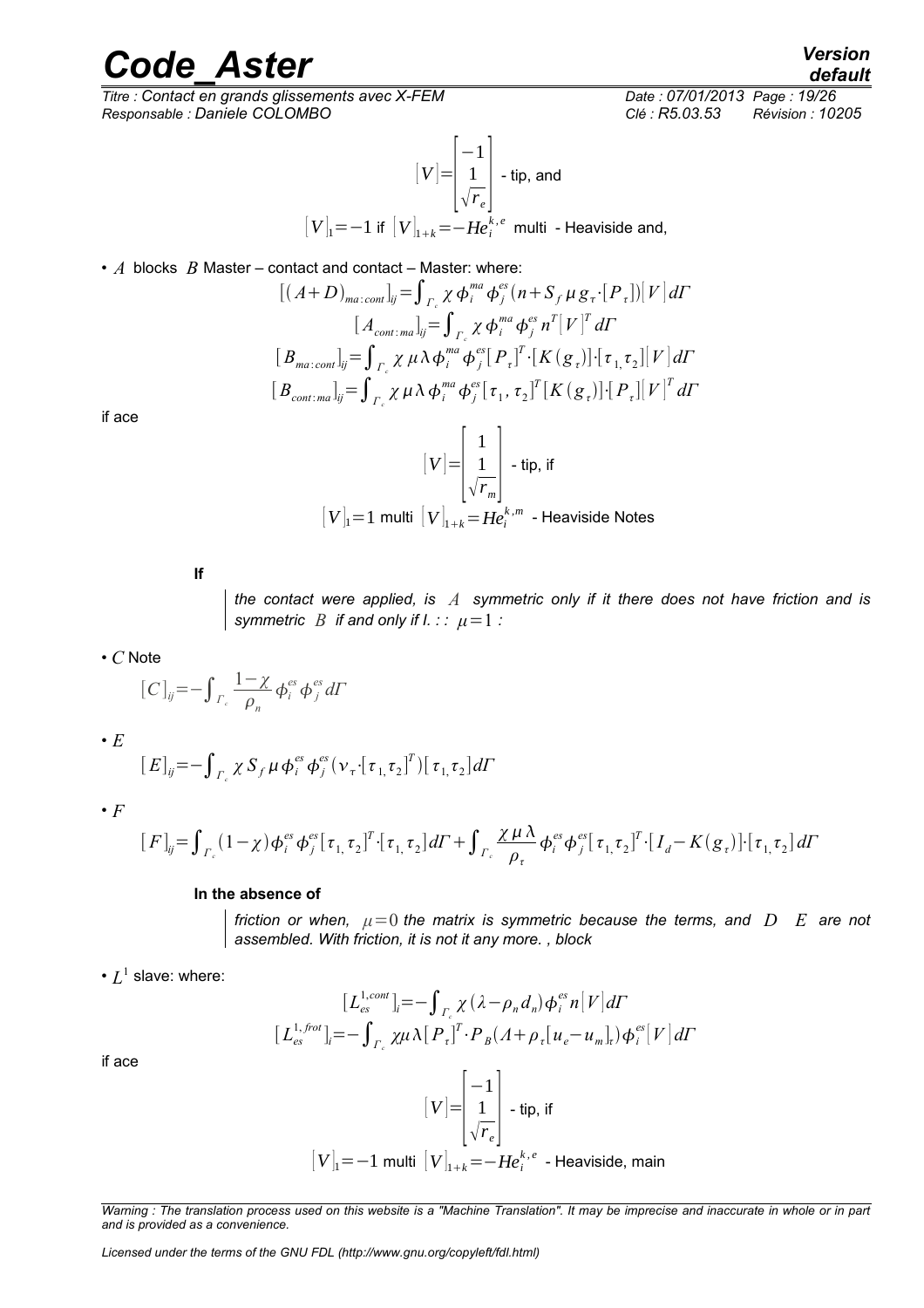*Titre : Contact en grands glissements avec X-FEM Date : 07/01/2013 Page : 20/26 Responsable : Daniele COLOMBO Clé : R5.03.53 Révision : 10205*

•  $L^1$  block: where:

if ace

$$
[L_{ma}^{1, cont}]_i = -\int_{\Gamma_c} \chi(\lambda - \rho_n d_n) \phi_i^{ma} n[V] d\Gamma
$$
  
\n
$$
[L_{es}^{1, frot}]_i = -\int_{\Gamma_c} \chi \mu \lambda [P_{\tau}]^T \cdot P_B(\Lambda + \rho_{\tau}[u_e - u_m]_{\tau}) \phi_i^{ma}[V] d\Gamma
$$
  
\n
$$
[V] = \begin{bmatrix} 1 \\ 1 \\ \sqrt{r_m} \end{bmatrix} - \text{tip, if}
$$

$$
[V]_1 = 1 \text{ multi } [V]_{1+k} = He_i^{k,m} \text{ - Heaviside: : Note}
$$

$$
[L2]r = \int_{r_c} \left( \frac{1 - X}{\rho_n} \lambda + X [u_e - u_m] \cdot n \right) \phi_i^{es} d\Gamma
$$

 $\cdot$   $L^3$ 

 $\cdot$   $L^2$ 

$$
\left[L^{3}\right]_{i}=-\int_{\Gamma_{\epsilon}}\left(1-\chi\right)\phi_{i}^{es}\left[\tau_{1,\tau_{2}}\right]^{T}\cdot\left[\tau_{1,\tau_{2}}\right]^{A}d\varGamma-\int_{\Gamma_{\epsilon}}\frac{\chi\mu\lambda}{\rho_{\tau}}\phi_{i}^{es}\left[\tau_{1,\tau_{2}}\right]^{T}\cdot\left[\tau_{1,\tau_{2}}\right](A-P_{B}(A+\rho_{\tau}[u_{e}-u_{m}]_{\tau}))d\varGamma
$$

#### **Attention**

*, in routines FORTRAN calculating the second members, all the terms expressed L above are multiplied by because –* 1 *in Code\_Aster one considers, historically, that the second member is located in the left part of the system. In*

the Augmented Lagrangian cases as in penalization, the matrix is singular if and.  $X=1$  It  $\lambda=0$  is thus considered, in the equation of friction only, that if.  $X=0$   $\lambda=0$  The initial linear system then takes the shape Improvement

 $\vert$  $K_{meca} + A^u + B^u \quad A^T \quad 0$ *A C* 0  $\begin{bmatrix} \delta \\ \delta \end{bmatrix}$  *u*  $\delta \lambda$  $\begin{bmatrix} \delta \lambda \\ \delta \Lambda \end{bmatrix} = \begin{bmatrix} 0 \\ 0 \\ 0 \end{bmatrix}$ *Lmeca* 0  $\begin{matrix} 0 \\ 0 \end{matrix}$ 

#### **5 of integration for the contact Conflict**

#### **5.1 between the relations imposed by condition LBB and the changes of status of contact Relation**

#### **5.1.1 linear on the way contacting/not contacting We**

had noted that the linear relations introduced on the degrees of freedom of contact-friction, in order to satisfy condition LBB in X-FEM, posed a problem in great slidings. Indeed during the contacting transition/not contacting, they introduced an useless relation which was at the origin of oscillations on the profile of pressure [bib10]. This generated difficulties to converge on the statutes of contact. To illustrate this phenomenon, let us defer on figure 7. Figure

*Warning : The translation process used on this website is a "Machine Translation". It may be imprecise and inaccurate in whole or in part and is provided as a convenience.*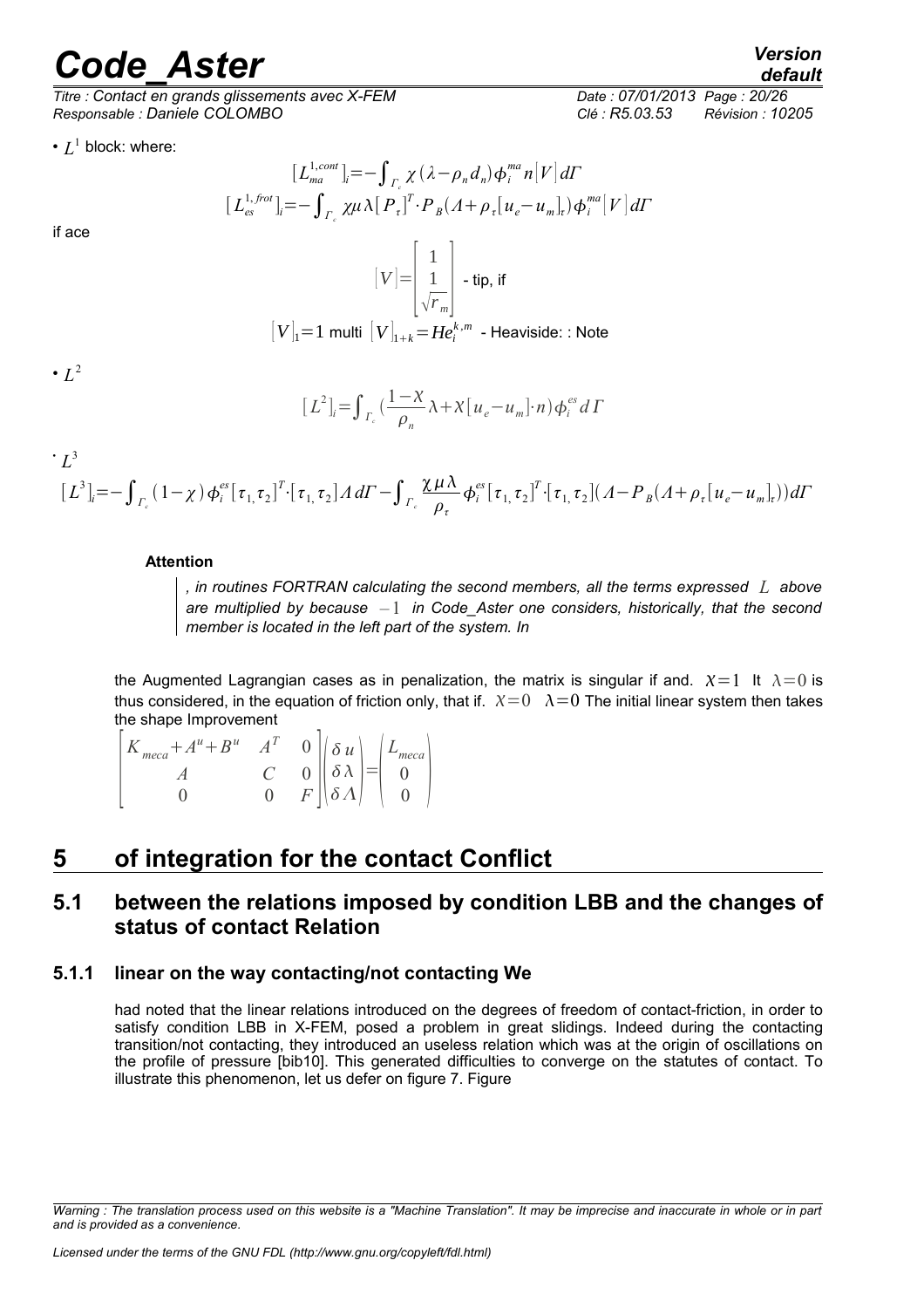*Titre : Contact en grands glissements avec X-FEM Date : 07/01/2013 Page : 21/26 Responsable : Daniele COLOMBO Clé : R5.03.53 Révision : 10205*



#### **7** - the 3 nodes are seen imposing the linear relation by L  $\lambda_1$  − 2 $\lambda_2$  +  $\lambda_3$  = 0 "algorithm of stabilization **of the LBB. If**

items 1 and 2 are not contacting and item 3 is contacting on this figure, there is the linear relation

besides  $\lambda_1-2\lambda_2+\lambda_3=0$ , which  $\lambda_1=0$  $\lambda_2=0$  imposes. However  $\lambda_3=0$ 

the contribution to the node 3 N" is normally not null. It is determined by the weak formulation of the Principle of the Virtual wors. The lost

pressure is then compensated by a peak on the Lagrange of contact of the node contacting according to. This peak is followed of oscillations on the profile of pressure. These oscillations cause difficulties of convergence on the statutes of contact.

To solve this problem, one should not take account of the linear relation when one finds oneself in such a case, which is difficult given that it was introduced previously via another operator. The made

choice is thus not to assemble in the equation of contact the contribution of a point which "is taken" in a linear relation and which is not contacting. On

the example of figure 7, that amounts not imposing more because  $\lambda_2=0$  item 2 "is then taken" in the

linear relation. One thus has only, which {  $\lambda_1-2\lambda_2+\lambda_3=0$  $\lambda_1 = 0$  does not impose any more. With  $\lambda_3 = 0$ 

the new formulation [bib9] which consists in storing the degrees of freedom of contact only to nodes having degrees of freedom of displacement already, that amounts not assembling on the level of the model of contact a point of integration not contacting which is not on a vital edge: one then assembles neither the contribution in the elementary matrix, nor the contribution to the second member of this point of integration (but the assembly is made for the equilibrium). For

more details on the definition of a vital edge in Code Aster, one can refer to part LBB condition of chapter 4 of [bib1]. Relation

#### **5.1.2 of equality on the way contacting/not contacting Just**

as for the linear relations, and the same reasons, we had noted that the relations of equality introduced on the degrees of freedom of contact-friction in order to satisfy condition LBB in X-FEM posed also a problem in great slidings. They during introduced also an useless relation the contacting transition/not contacting, the final consequence being the difficulty in converging on the statutes of contact. To illustrate this phenomenon, let us defer on Figure 8. Figure

*Warning : The translation process used on this website is a "Machine Translation". It may be imprecise and inaccurate in whole or in part and is provided as a convenience.*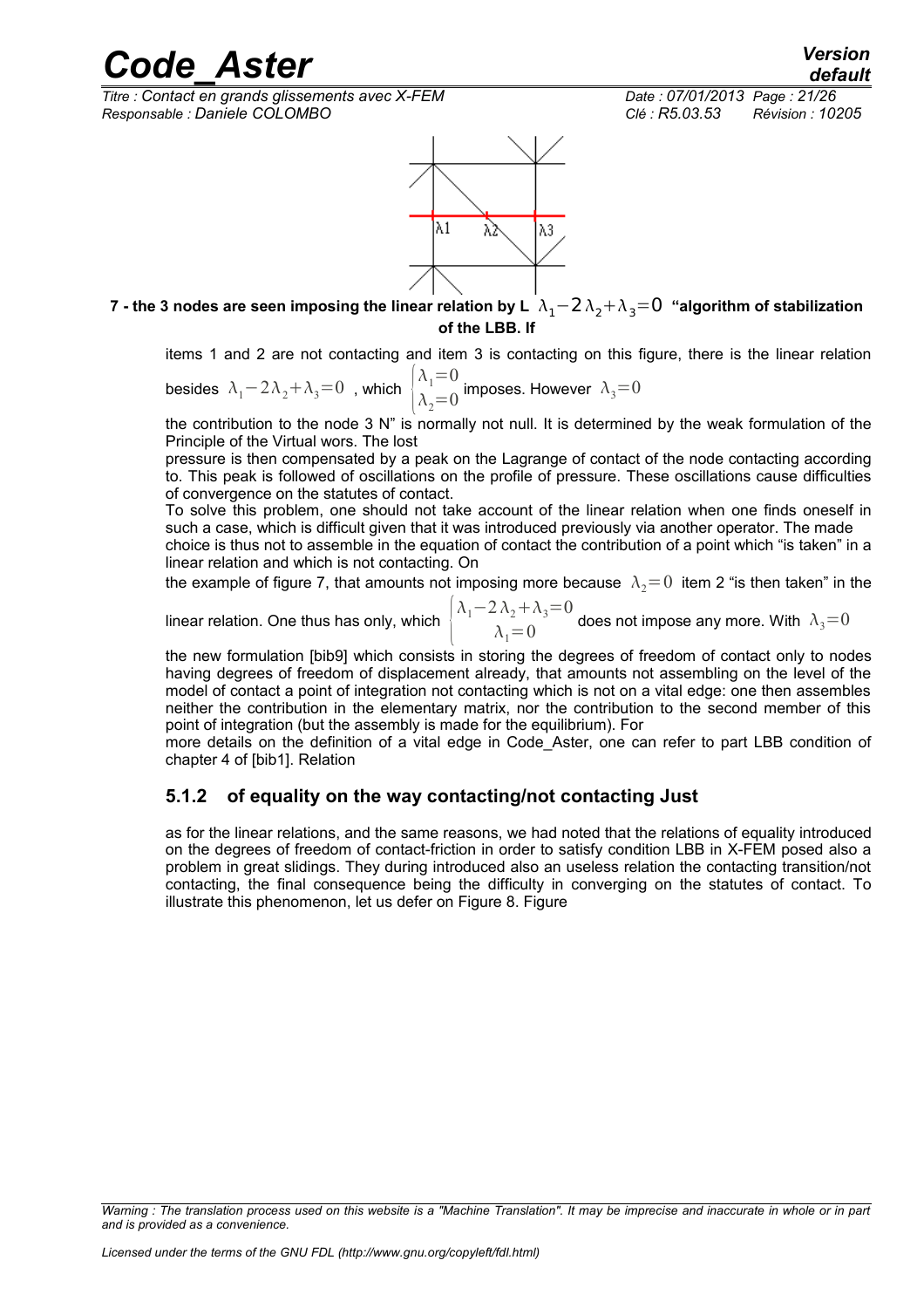*default*

*Titre : Contact en grands glissements avec X-FEM Date : 07/01/2013 Page : 22/26 Responsable : Daniele COLOMBO Clé : R5.03.53 Révision : 10205*



**8 - edges 5 and 6 (in dotted lines) are nonvital, edges 1,2,3 and 4 (in blue) are vital. On edges 2 and 3, there is the relations**  $\lambda$  **1 =**  $\lambda$  **2 and**  $\lambda$  **1 =**  $\lambda$  **3 If** 

the point of contact of edge 2 is not contacting, and the point of edge 3 contacting on this figure, one

has the relations, which  $\Big\{ \begin{array}{c} \mathcal{C}_1 \end{array}$  $\lambda_1=\lambda_2=0$  $\lambda_1$   $\lambda_2$  imposes on the level  $\lambda_3$ =0 of the model of contact. However

the contribution on the edge 3 N" is normally not null. It is determined by the weak formulation of the Principle of the Virtual wors. It

acts by way of same problem as into 5.1.1. The choice

made to solve this problem is the same one as for the problem with the linear relations, i.e not to assemble in the equation of contact the contribution of a point which "is taken" in a relation of equality and which is not contacting, if another point "taken" in this relation of equality is contacting. In the example

of Figure 8, that amounts not imposing more because the point  $\lambda_2=0$  of integration not contacting of the vital edge 2 "is taken" in the relation between equality and the contacting point of the vital edge 3. One thus has only, which  $\,\lambda_1{=}\lambda_2{=}\lambda_3$  does not impose any more. More generally  $\,\lambda_3{=}0$ 

, one should not assemble in the equation of contact the contributions of contact-friction of the points of integrations not contacting when a relation of equality connects them to a contacting point. To do

that, in formulation with the nodes tops [bib9], one defines as connecting a node which connects several vital edges, i.e the score of this node at the end of the algorithm to satisfy the condition LBB is strictly higher than 1 (on Figure 8, node 1 which connects edges 2 and 3 is regarded as connecting). Then, each

connecting node defines a group of edges connected between them. One numbers the groups of edges of 1 with and in each *n*<sub>oroup</sub> group one numbers the edges of 1 with. One then *n*<sub>arête</sub>

defines in each group a determinant edge. It will be only group which one will assemble the contributions in the equation of contact if no point of integration of the group is contacting. In addition so for the group there exist then contacting points of integration one assembles in the equation of contact all the contacting contributions and one does not assemble the contributions not contacting. One describes

the choice of the determinant edge now. For the first iteration of contact of the first time step, all the statutes are identical, therefore one can choose the determinant edge arbitrarily. Then, each reactualization of the statutes of contact, one carries out in the wake the reactualization of the determinant edges. One presents

below the principal stages of the algorithm which makes this reactualization and which is launched just after having reactualized the statutes of contact: • Buckle

on the points of integration  $\circ$  If the point

 of integration in progress belongs to a group of connected vital edges, that it becomes contacting and that it is not on the determinant edge: ■ Loop

on the points of integration of the group One searches

the statute of the points on the determinant edge  $\Box$  If the statute

of the points of the determinant edge is not contacting: the statute of

the edge in progress becomes determining instead of the other  $\Box$  Fine if

■ Fine of

loop on the points of integration of the Fine ○ group if

• End of

loop on the points of integration Summarized

*Warning : The translation process used on this website is a "Machine Translation". It may be imprecise and inaccurate in whole or in part and is provided as a convenience.*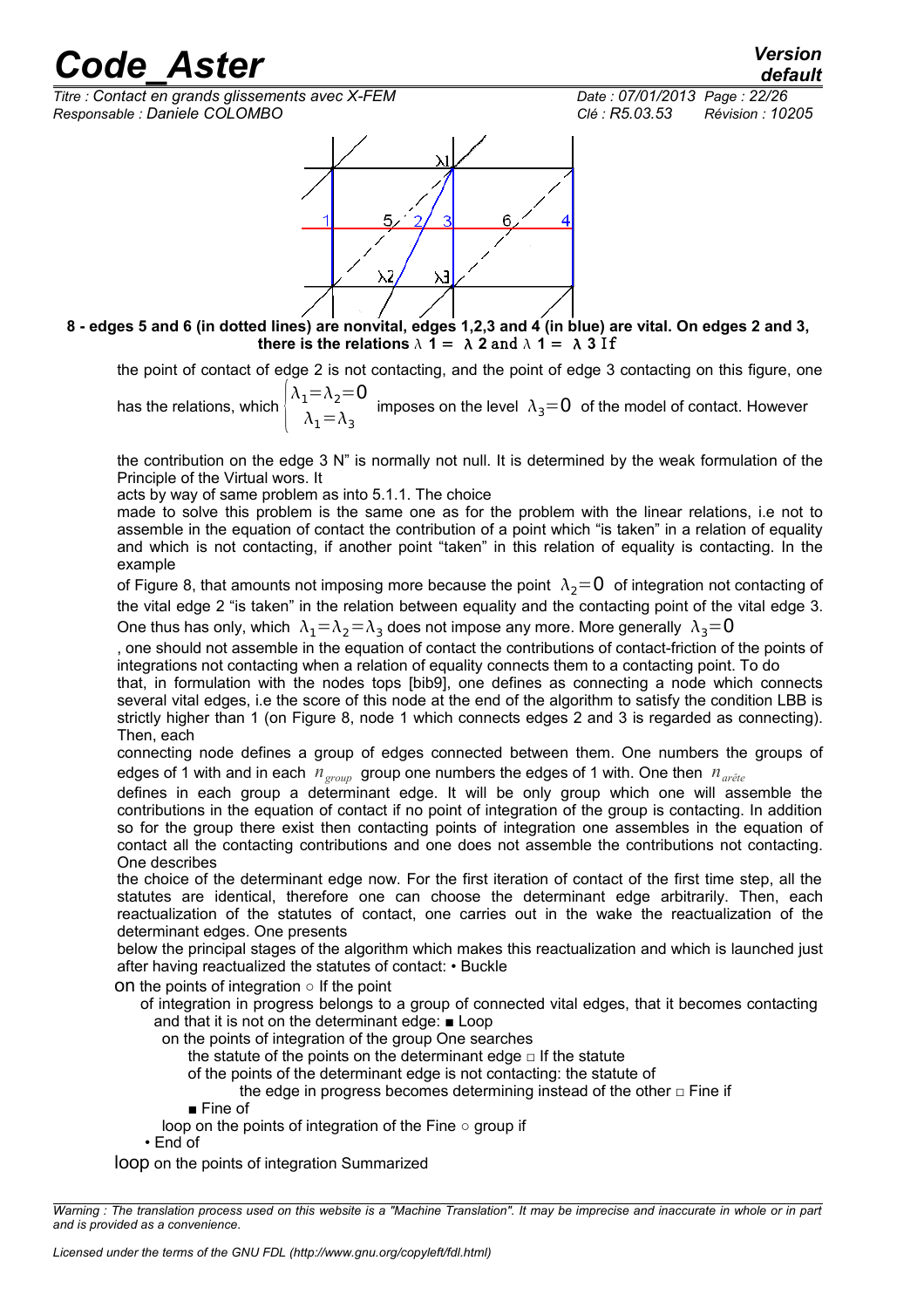*Titre : Contact en grands glissements avec X-FEM Date : 07/01/2013 Page : 23/26 Responsable : Daniele COLOMBO Clé : R5.03.53 Révision : 10205*

#### **5.1.3 the algorithm**

of selection detailed in the two preceding paragraphs consists in integrating the equation of contact on all the contacting edges, and integrating the contribution for the edges not contacting only if the group of vital edges does not comprise any contacting edge. Only one edge of the group, known as determinant, is enough then. This is explained

by the fact why the force of contact in the balance equation is implicit in the case contacting and explicit in the lack of contact case. In this last case, the multipliers of contact do not intervene nowhere in the equilibrium: the force is directly put at 0 via the statutes of contact. Since in the equation of contact one cannot assemble terms of different statutes within the same group, one preferentially assembles the contributions due to the contact where they describe a reaction force intervening in the equilibrium, i.e. on the contacting edges. Conflict between

#### **5.2 the relations of equalities imposed by condition LBB and the changes of status of dependancy If**

the example of figure 7 is taken again, in the case where, this time, the 3 points is contacting, but where items 1 and 2 are slipping and item 3 is adherent. One has, in 2D for example, the linear relation: besides  $A_1-2A_2+A_3=0$  what imposes  $A_1=1;A_2=1$ . However the contribution  $\Lambda_2=1$ 

to node 3 is normally strictly lower than 1 since the point is adherent (inside the cone of friction), it is determined by the weak formulation of the Principle of the Virtual wors. One finds a risk of NONconvergence similar to the contact. It is necessary to remove in the equation of friction at least the assembly of the contribution of a point which "is taken" in a linear relation and which is slipping into the friction law. On the example of figure 7, that amounts not imposing more because item  $A_2=1$  2 "is then taken" in the linear relation. One thus has only

, which  $\Big\{$  $A_1-2A_2+A_3=0$  $A_1 = 1$   $A_2 = 1$   $A_3 = 1$  does not impose any more. With the new  $A_3 = 1$ 

formulation [bib9] which consists in storing the degrees of freedom of contact only into cubes nodes having degrees of freedom of displacement already, that amounts not assembling on the level of the friction law a slipping point of integration which is not on a vital edge: one then assembles neither the contribution in the elementary matrix, nor the contribution to the second member of this point of integration (but the assembly is made for the equilibrium). The major difference with the case of the statute in contact, is that while thus making for friction, the matrix becomes asymmetrical. It is not a problem because that joined the choice already made in the chapter 4 precedent. Another difference with the contact comes owing to the fact that item 2 not contacting does not intervene in the equilibrium because of being worth 0 in  $X$  this case: if one does not assemble his contribution in the model of contact, and that its value normally null is not put at zero by the following iteration of contact then it will be worth because by  $\,\lambda_2= \lambda_3/2\,$  the linear  $\,\lambda_1=0\,$  relation but without  $\,\lambda_1-2\lambda_2+\lambda_3\!=\!0\,$ that not modifying the equilibrium. For friction

, slipping item 2 intervenes in the equilibrium: if one does not assemble his contribution in the friction law, one does not impose that the value of is equal  $\Lambda$  to 1 with the following iteration of Newton (it will be worth because). One  $|A_2{=}(A_1{+}A_3)/2{=}(1{+}A_3)/2{<}1|$  is then likely  $|A_3{<}1|$  to modify the equilibrium contrary to the case of the contact. Knowing that the friction law does not impose either, two cases  $v_{\tau2}=0$  are then possible: if is rather

•large  $\;\rho_{\tau}^{}\;$  so that. The statute  $\;g_{\,\tau 2}^{}\!\!=\!\Lambda_{2}^{}\!+\!\rho_{\,\tau}^{}\nu_{\,\tau 2}^{}\!\!>1$  of item 2 remains slipping and balances it is not modified since one uses in the dissipative  $\left. P_{\scriptscriptstyle B}(\!\mid\! g_{\tau2}) \right.$  term associated with friction; if is not

> •large  $\varphi$  enough and that the statute of  $g_{\tau 2}$  item 2 changes and becomes adherent. One assembles with the following iteration the friction law which imposes and which consolidates  $v_{\tau2}=0$  the adherent statute. In the same way

*Warning : The translation process used on this website is a "Machine Translation". It may be imprecise and inaccurate in whole or in part and is provided as a convenience.*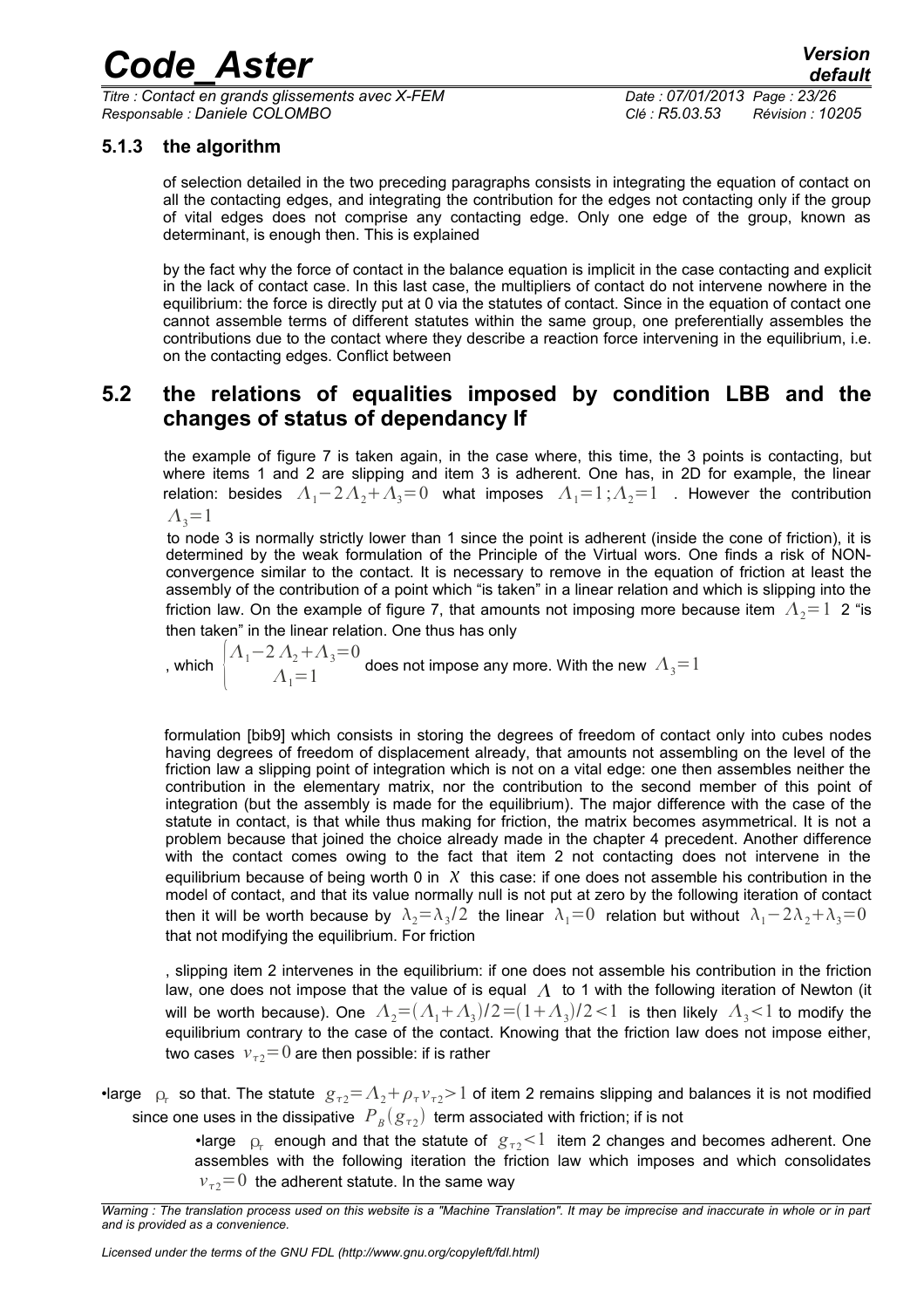*Titre : Contact en grands glissements avec X-FEM Date : 07/01/2013 Page : 24/26 Responsable : Daniele COLOMBO Clé : R5.03.53 Révision : 10205*

and to take again the example of figure 8, in the case where, this time, the 2 points are contacting, but where the point of contact of edge  $\tilde{2}$  is slipping and the point of contact of edge 3 is adherent, one has the relations, which imposes  $A_1$ = $A_2$ =1; $A_1$ = $A_3$  on the level of  $A_3$ =1 the friction law. However the contribution on edge 3 is normally strictly lower than 1 since the point is adherent (inside the cone of friction). The same risk of NON-convergence that previously is present. As for

the contact pressure, the semi-multiplier of friction is implicit in the adherent and explicit case in the slipping case where we can express it in the form: (31) Like,

> $\Lambda = -\frac{v_{\tau}}{v_{\tau}}$ ∥*v*∥ differential

from ratio  $|\overline{A}|$  with data by  $|v_\tau|$  : associated with

$$
\frac{\partial \Lambda}{\partial v_{\tau}} = \frac{1}{\left\|v_{\tau}\right\|} \left( Id - \frac{v_{\tau} \otimes v_{\tau}}{\left\|v_{\tau}\right\|^2} \right) \underset{v_{\tau} \to 0}{\longrightarrow} \infty
$$

the choice of (31) is not limited when the velocity of sliding becomes small, the purely explicit formulation of the sliding is not retained, and one retains the following shape of the semi-multiplier to correct this default: Consequently

$$
\Lambda = P_{B(0,1)}(\Lambda + \rho_{\tau} v_{\tau})
$$

and contrary to the contact pressure which intervenes only in the contacting case, the semi-multiplier of friction intervenes at the same time in dependancy or sliding. If one assembles selectively the adherent edges in the equation of friction  $-$  in the same way that what was made for the edges contacting in the equation of contact – one takes the chance to observe oscillations of the statute of dependancy preventing convergence because the semi-multiplier determined by the equilibrium contains the contributions of the slipping terms which are not taken into account in the equation of friction (comparatively, in the case of the contact, all the contributions not contacting do not intervene in the balance equation). One could observe such oscillations on the test ssnv209j by implementing this technique. This is why

it is necessary to fix a priori a determinant edge by group of vital edge. Finally and whatever its statute, the equation of friction is assembled on this only edge only (what means that the determinant edge gives to the group its slipping or adherent characteristic and that within the same group one cannot have the presence of two distinct statutes, the value resulting from semi-mulitplicateur being realized). Finally one recapitulates

here the call to the algorithms presented higher: • Not

```
fixes on the statutes of contact ○ Iterations
   of Newton - Computation of
      the contributions of Fine contact-friction ○ of
   the iteration of Newton Computation of
   statutes of contact Algorithm
   of reactualization of the determinant edge according to the statutes of contact • Fine fixed
point on the statutes of contact Prospects
```
#### **6 for evolution of the approach great slidings with XFEM the development**

*Warning : The translation process used on this website is a "Machine Translation". It may be imprecise and inaccurate in whole or in part and is provided as a convenience.*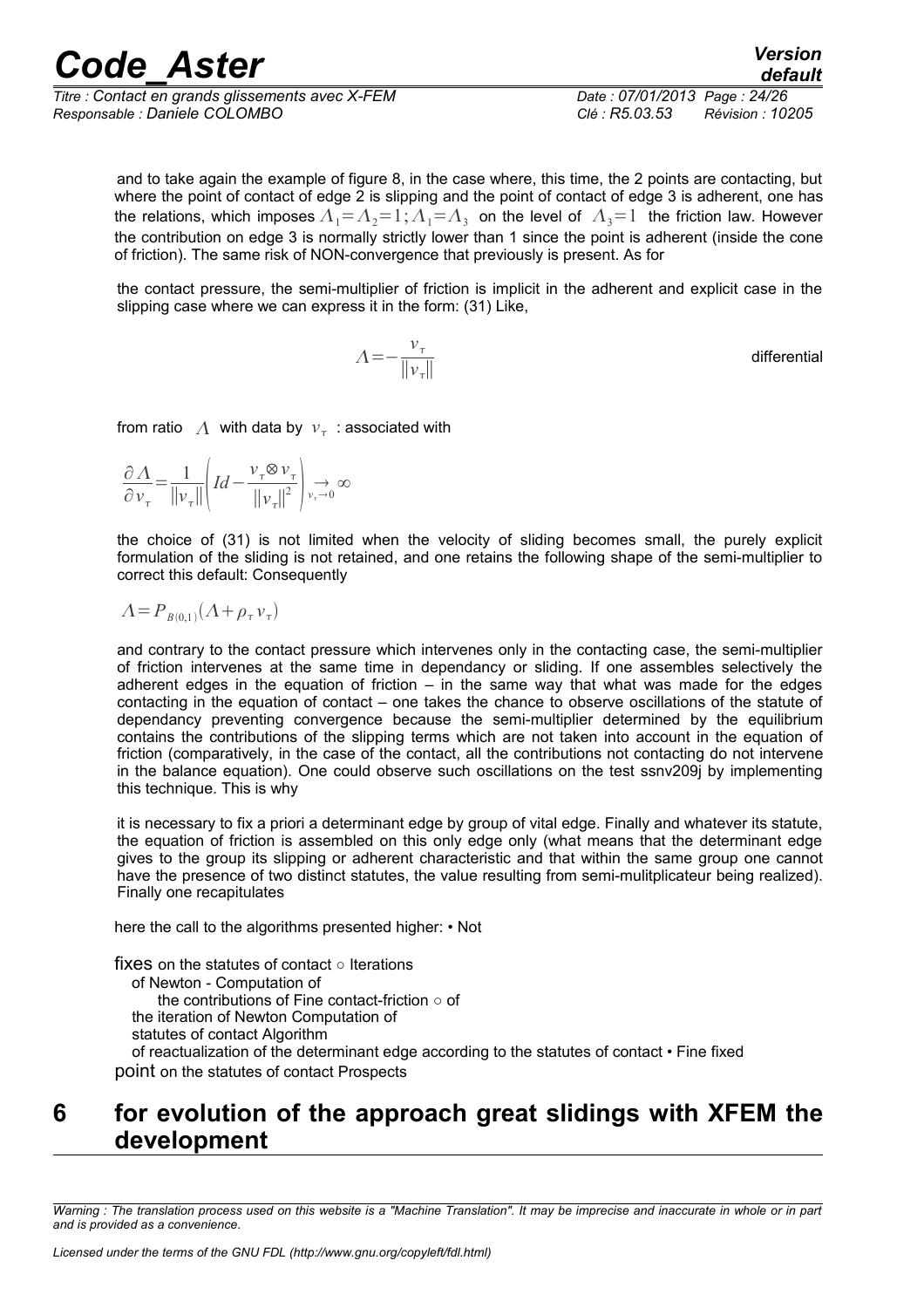*Titre : Contact en grands glissements avec X-FEM Date : 07/01/2013 Page : 25/26 Responsable : Daniele COLOMBO Clé : R5.03.53 Révision : 10205*

*default*

of the approach great slidings with X-FEM as its numerical implementation in Code\_Aster were extended to friction in 2D (plane stresses and plane strains for element types finished the TRI3 and QUAD4 , SORT 6 and QUAD 8) and in 3D (for finite elements HEXA8, PENTA 6, and TETRA4). The approach was also extended to the crack tips. The fundamental scientists were posed and described in this document. It is also

possible to treat the contact in the elements multi-fissured (junctions in particular) in 2D and 3D, but it remains to implement the terms of friction. Forces must also be made to guarantee the robustness of the method in this case. It remains for example to implement the recutting of the facets in the elements containing the junction. For the moment the contributions of contact are not taken into account on these facets. Let us note that this work must also be carried out for the small slidings. Generalization with the great slidings should not then pose problem. Bibliography

#### **7 "eXtended**

- 1 Finite Method Element", Documentation of reference of Code\_Aster *[R7.02.12].* BEN DHIA H.
- 2 , ZARROUG Mr., "Hybrid frictional contact particles-in elements", European Review of the finite elements, No 9, pp. 417-430, 2002. "Elements
- 3 of contacts derived from a continuous hybrid formulation", Documentation of reference of Code\_Aster *[R5.03.52].* ALART P., CURNIER
- 4 A., "A mixed formulation for frictional contact problems preach to Newton like solution methods", comp. Meth. Appl. Mech. Engng., vol. 9, pp. 353-375, 1991. GENIAUT S.,
- 5 Approach X-FEM for cracking under contact of industrial structures, Doctorate of the Central School of Nantes, 2006. GUITON Mr.,
- 6 NISTOR I., MASSIN P., "Reflection around the great slidings with X-FEM", Report AMA, CR-AMA-07.031. NISTOR I.,
- 7 GUITON Mr., MASSIN P., "Minutes of the meeting of 3/7/2007 on the numerical implementation in Code\_Aster *of the great* slidings with X-FEM", Report EDF/AMA&IFP, CR-AMA-07.088. "Put in
- 8 work of the approach great slidings with X-FEM", data-processing Handbook of description of Code\_Aster *[D90506]. BECHET* E.,
- 9 MOES N., WOHLMUTH B.I., "A Stable Lagrange To multiply Space for Stiff Interfaces Condition within the EXtended Finite Method Element", A to appear NISTOR I.,
- 10 SIAVELIS Mr., MASSIN P., "SSNP503 Contact in great slidings with X-FEM for horizontal cracks", Validation's manual of Code\_Aster *n° [V6.03.503* ] NISTOR I.,
- 11 SIAVELIS Mr., MASSIN P., "SSNP504 Contact in great slidings with X-FEM for oblique cracks", Validation's manual of Code\_Aster n° [V6.03.504] Description